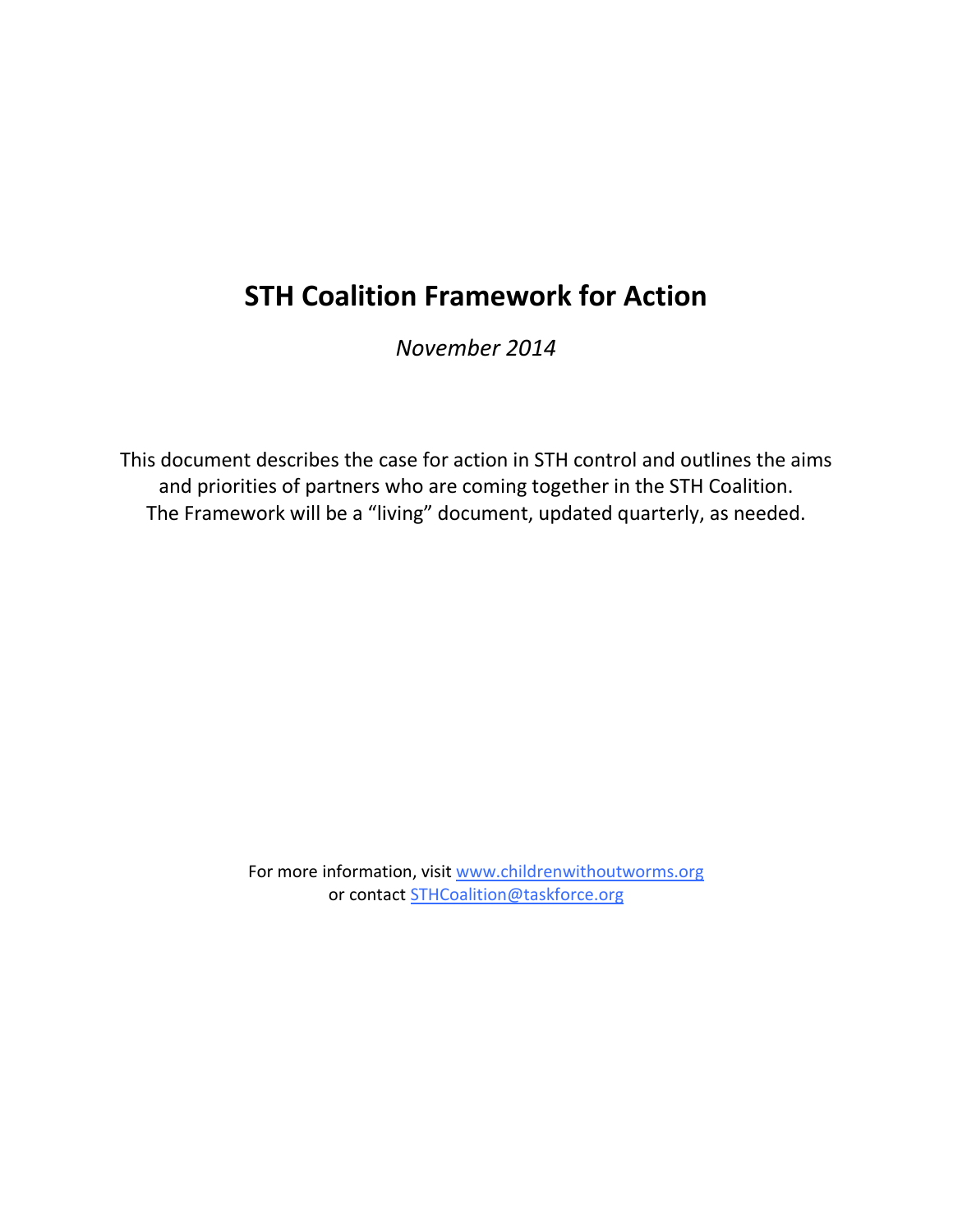### **Executive Summary**

### *A Case for Action on STH*

Soil-transmitted helminthiasis (STH), a disease caused by intestinal worms, affects the health of more than **one billion people** – one of every seven worldwide – and **over 875 million children** are at risk of infection. The main risk groups are **preschool- and school-age children** and **women of childbearing age**.

STH causes:

- Stunted growth
- Reduced absorption of nutrients and vitamins
- Anemia
- Impaired cognitive development and ability to learn
- Lower school attendance
- Reduced productivity and economic well-being
- Increased susceptibility to other infectious diseases

STH is a disease of poverty and is linked to broader community development challenges. **Worm infections are undermining work being done across multiple sectors** including education, nutrition and maternal health, taking a toll on both infected children and adults, and their communities.

Deworming improves the health of children, supporting them to be healthy and reach their full potential; **deworming is a cost-effective intervention that can be integrated into existing health "platforms."** The World Health Organization has set a target of reaching 75% of all at-risk children (ages 1-14) by 2020; yet only 32% of children received deworming drugs in 2012.

In addition, improving **water, sanitation and hygiene (WASH)** helps to prevent STH transmission and reinfection. Yet, 2.5 billion people do not have access to adequate sanitation and more than 1 billion people still practice open defecation. The long-term effectiveness of STH control programs requires increased collaboration between WASH and deworming.

**Johnson & Johnson and GlaxoSmithKline have committed to donate 6 billion doses of deworming drugs through 2020, enough to treat all school-age children in need. However, the current trajectory of scaling up deworming remains insufficient to reach global coverage goals.** 

Barriers to effective control of STH include:

- Inadequate coordination Lack of engagement
- Lack of cross-sector policies that can enable STH control
- Poor sanitation in high-burden areas
- Challenges with drug supply, demand and delivery
- Incomplete information on current STH drug coverage
- Lack of recognition of the impact of STH
- Limited resources available for implementation

**Given the magnitude and complexity of the challenge, a cross-sectoral, collaborative approach to addressing STH is essential.**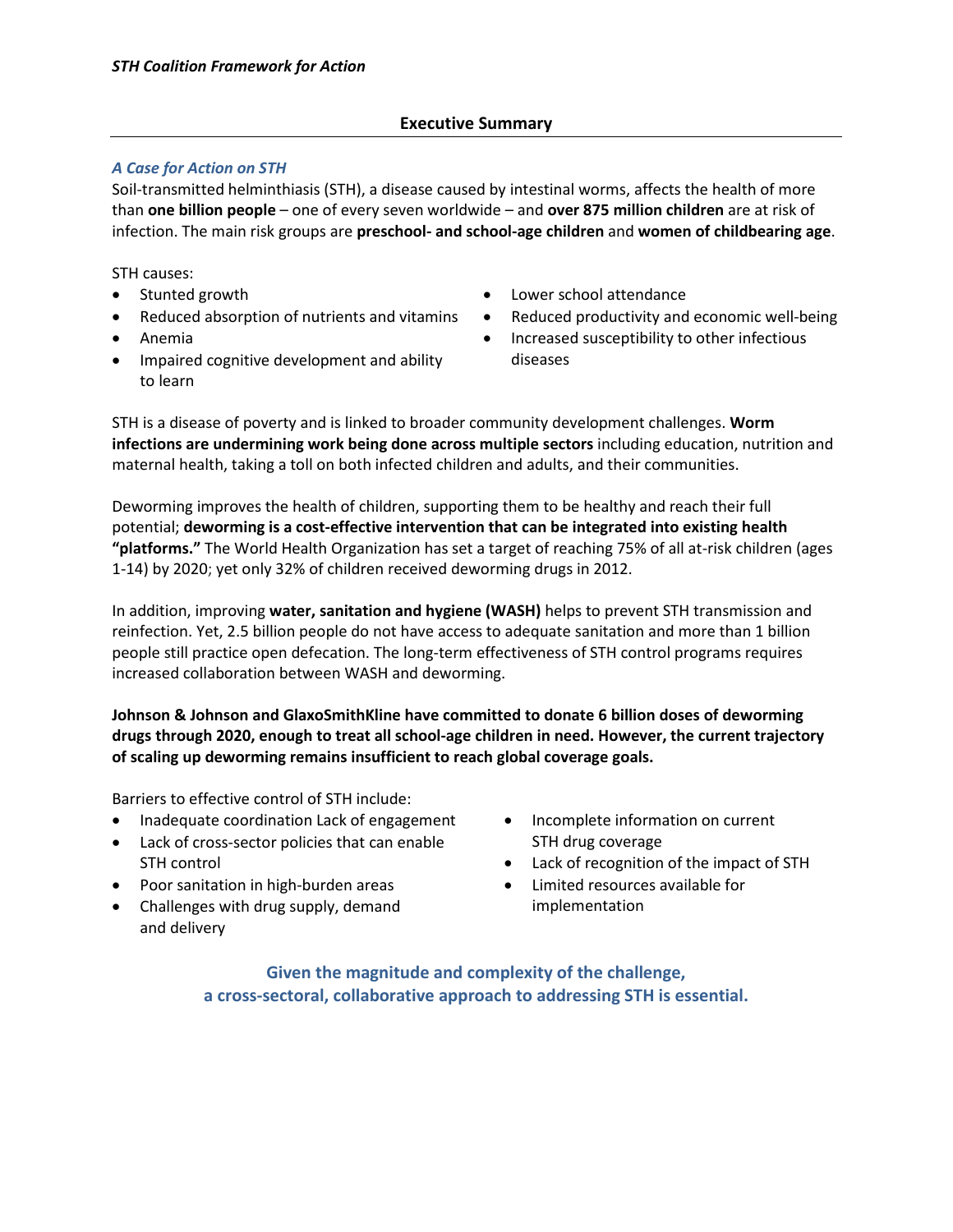### *The STH Coalition*

Building on global momentum and significant investment in STH control, the STH Coalition – a diverse group of partners that recognizes the value of STH control and is committed to accelerating progress – is coming together to coordinate and collaborate on efforts to:

- Catalyze demand for and scale up **deworming** programs
- Facilitate efforts to **prevent** reinfection and reduce STH transmission through a multipronged approach
- **Support** effective programs to accelerate impact

The STH Coalition will advance its work by supporting country-level STH control; organizing into workstreams to accelerate action on global issues; and broadening partnership and collaboration through outreach.

**Together, these efforts will contribute to advancing the vision of the STH Coalition: a world in which children are healthy and develop to their full potential by reducing intestinal worm infections.**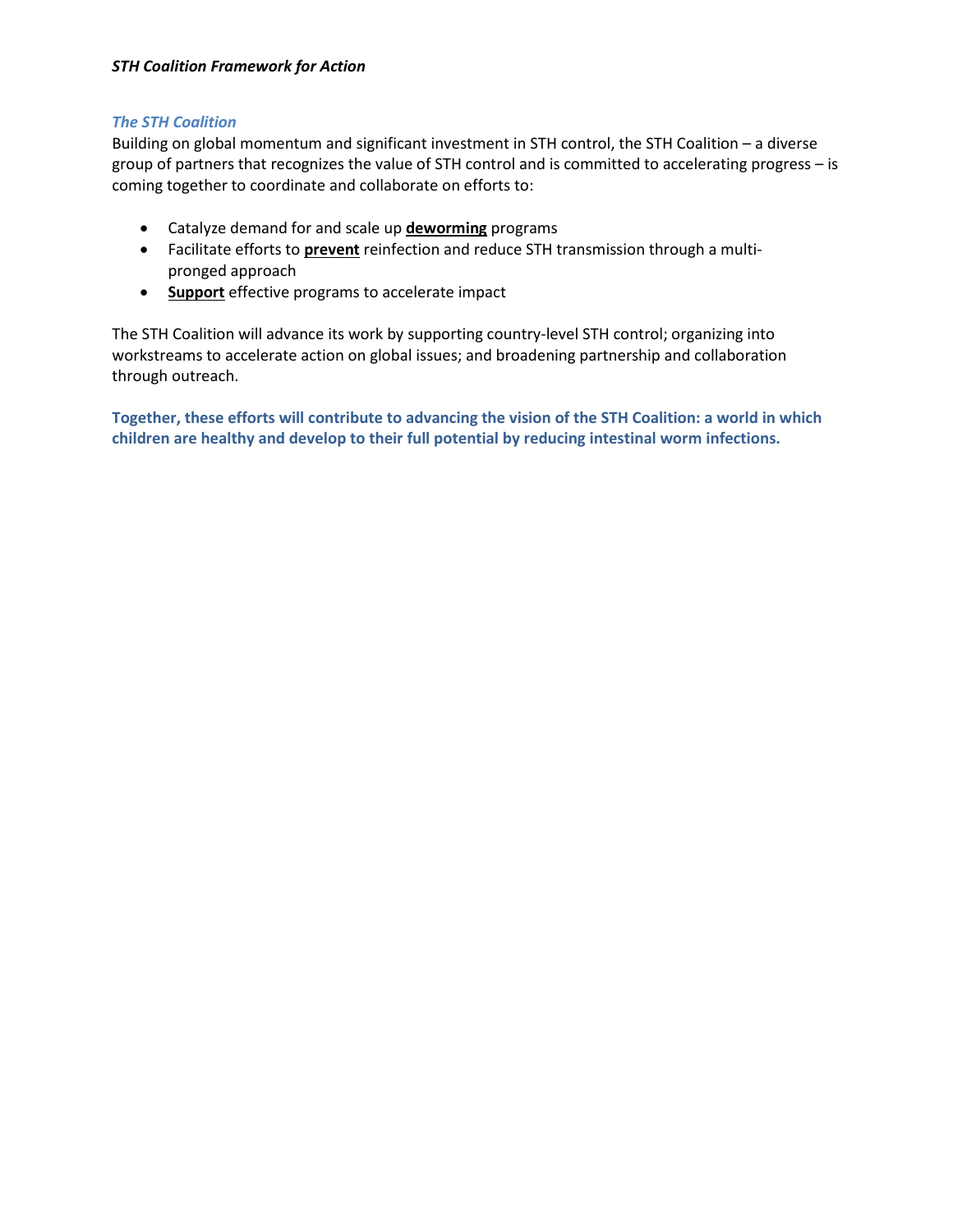### **Case for Action**

**More than one billion people – one of every seven worldwide — are infected with intestinal worms – and over 875 million children are at risk of infection. <sup>i</sup>** Disease caused by intestinal worms – roundworm, whipworm, and hookworm – is known as soil-transmitted helminthiasis (STH). STH affects the most vulnerable people in communities where sanitation is inadequate, particularly in tropical and sub-tropical countries. It causes stunted growth, reduced absorption of nutrients and vitamins, anemia, impaired cognitive development and ability to learn, lower school attendance, reduced productivity and economic well-being, and increased susceptibility to other infectious diseases.

**STH is a disease of poverty linked to broader community development challenges.** STH has negative consequences for many aspects of human development – including public health, nutrition, education, human rights, gender equity and economic development. The persistent nature of STH limits the chance for those infected to lead full and productive lives.

**Affected communities often have inadequate and inequitable access to water and sanitation, as well as to the tools to practice good hygiene**, which contribute to high levels of STH and undermine efforts to control it. For example, 2.5 billion people do not have access to adequate sanitation and more than 1 billion people still practice open defecation.

**To accelerate progress on controlling STH, extensive collaboration across multiple sectors is essential.** These sectors include public health – particularly the neglected tropical disease (NTD) area; education; water, sanitation, and hygiene (WASH); maternal health; nutrition; and global development. For example, WASH interventions can reduce the spread of STH; community and school-based health education can improve sanitation and reinforce good hygiene; and micronutrient supplementation can help mitigate the impact of STH on women of childbearing age and children.

**Deworming improves the health of children, supporting them to be healthy and reach their full**  potential. At least 285 million children were treated for intestinal worms in 2012.<sup>"</sup> Periodic deworming of infected children has been shown to improve physical growth and nutritional status; improve learning and school attendance; enhance long-term economic earning potential; and have "collateral benefits" such as decreased levels of STH in family members who were not treated for worms.

**Deworming is a cost-effective intervention that can be integrated into existing health "platforms**."

Safe, effective drugs (benzimidazoles) are already delivered as part of other NTD programs (e.g., lymphatic filariasis and schistosomiasis). In many settings, deworming drugs can be easily and inexpensively given with drugs for other NTDs (e.g., onchocerciasis or trachoma) or added to existing "platforms" of school health, nutrition, immunization, or maternal and child health.

**Long-term, sustainable progress on STH requires improvements in WASH.** Increasing access to WASH through integrated programming will prevent STH transmission and reinfection and help sustain the gains made possible through deworming.

**The current trajectory of scaling up deworming remains insufficient to reach global coverage goals***.* In 2012, the World Health Organization (WHO) published an NTD Roadmap<sup>iii</sup> to accelerate progress toward the global drug coverage goals for STH set by the World Health Assembly in 2001.<sup>iv</sup> The Roadmap highlighted the importance and challenge of NTDs, including STH, and set new 2020 targets of reaching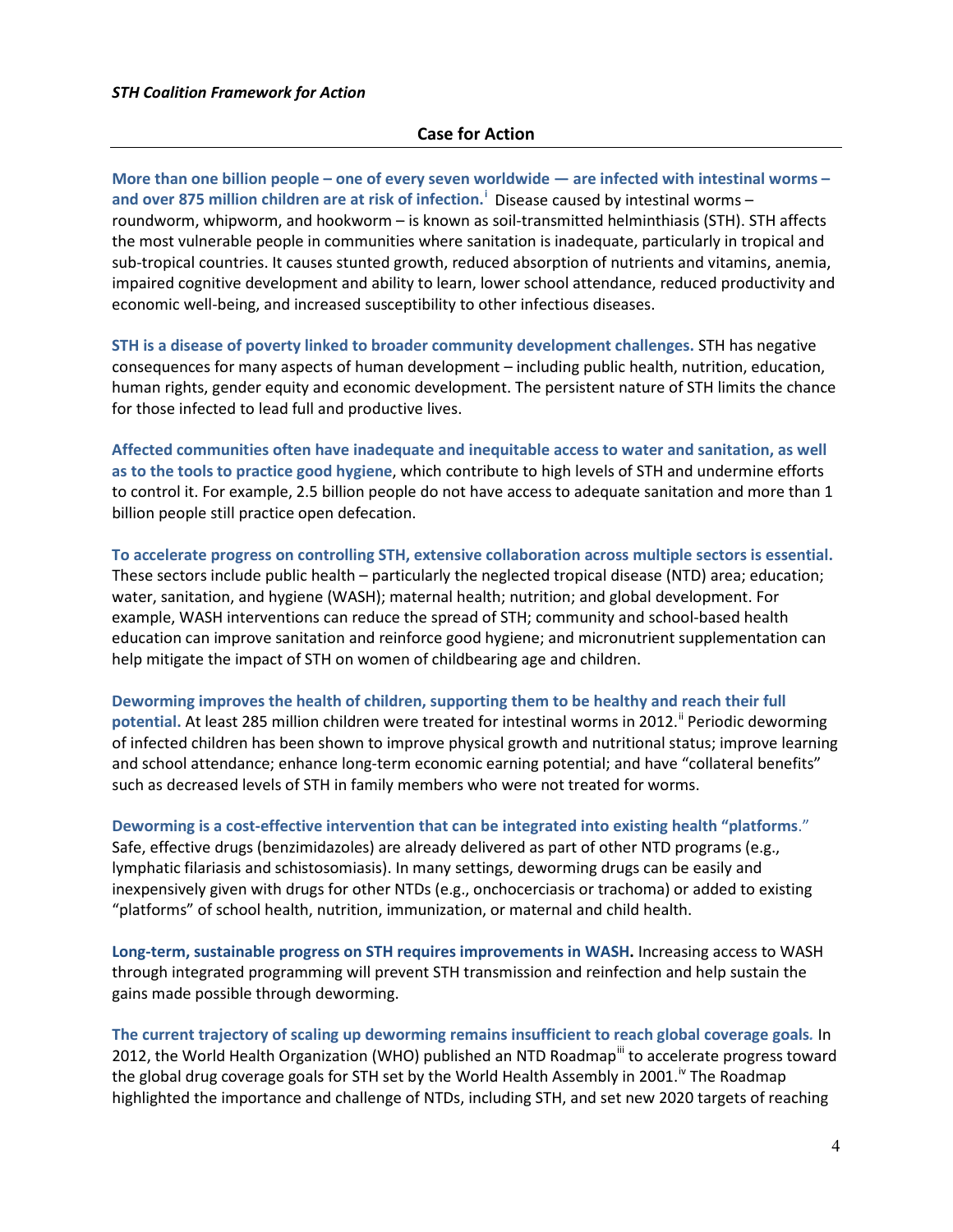75% coverage for preschool-age children, ages 1-4, and school-age children, ages 5-14. In response, a broad set of partners signed the London Declaration on Neglected Tropical Diseases, committing themselves to supporting implementation of the NTD Roadmap. Among these commitments was a donation of 6 billion doses of safe, effective deworming drugs by Johnson & Johnson (J&J) and GlaxoSmithKline (GSK) through 2020, enough to treat all school-age children in need.

Despite the availability of safe and effective donated drugs, drug coverage among at-risk children ages 1-14 was only 32.6%<sup>vi</sup> in 2012. At the current trajectory, drug coverage will fall far short of the 75% target set by WHO for 2020 (Figure 1).



Figure 1. Percentage of children 1-14 years old reported having received deworming drugs in 2012

### **Barriers to effective STH control include***:*

- **Inadequate coordination and lack of engagement**
	- $\circ$  Across organizations: Many organizations involved in STH work independently, each with its own focus, programs and deliverables.
	- $\circ$  Within organizations: Especially in large organizations, units engaged in different aspects of STH control (e.g., health, education, nutrition, and sanitation) often work separately, with no single point of contact to facilitate coordination and no incentives for intra-organizational collaboration.
	- Across sectors: Non-governmental organizations (NGOs) in the sanitation, health, and education sectors relate to their corresponding governmental ministries and donors, but infrequently among each other.
	- $\circ$  Within governments: Strong collaboration between Ministries of Health and Ministries of Education is needed to deliver effective STH interventions to school-age children.
	- $\circ$  Within countries: At the country level, partners are not always aware of others who are working on STH control or of opportunities to work together to leverage existing resources.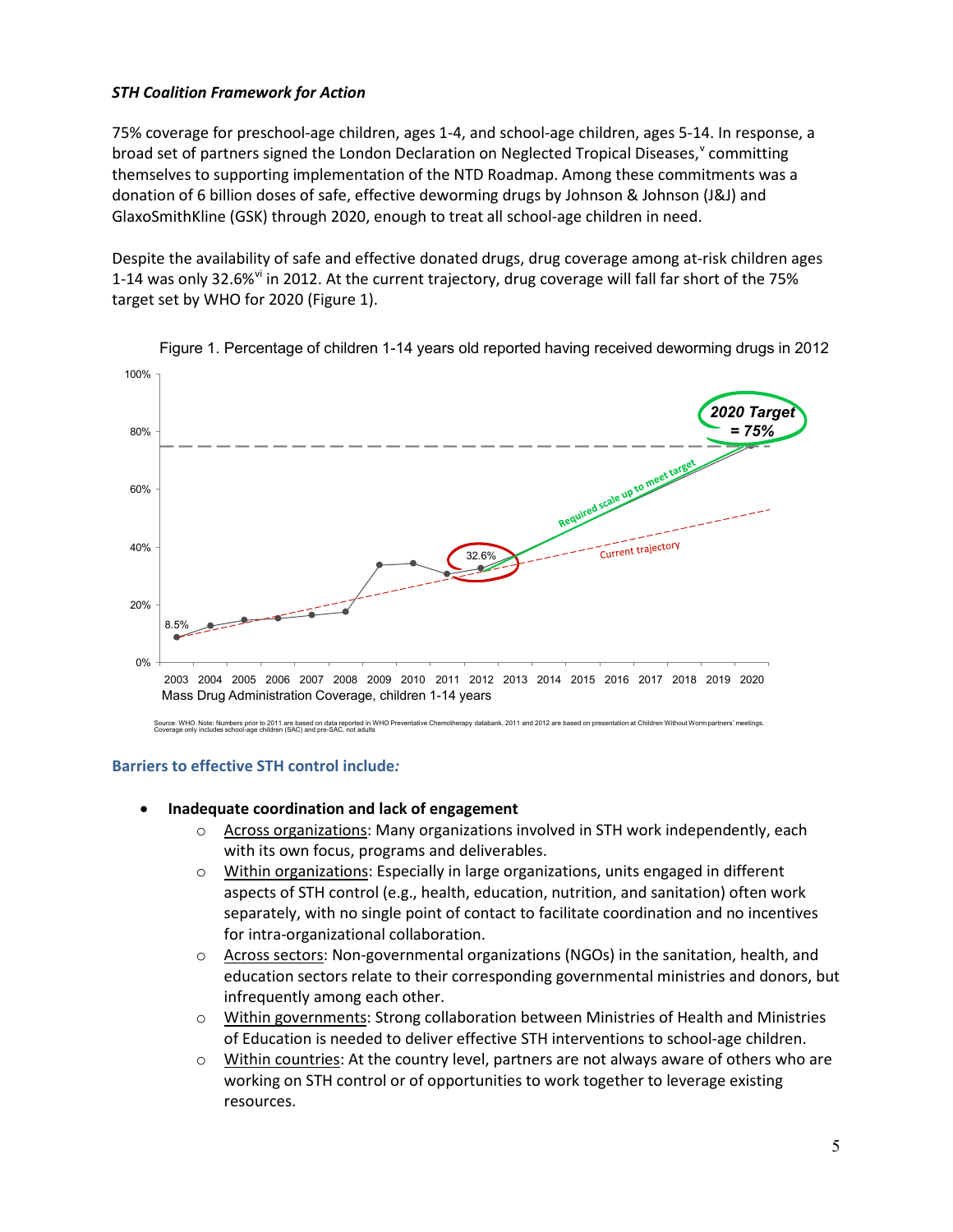### • **The lack of cross-sector policies that can enable STH control**

 $\circ$  STH is still not a priority in many countries; policies that facilitate STH control need to be strengthened. For example, not all national education policies address school health, and not all those that do include deworming and WASH.

### • **Poor WASH coverage in high-burden areas**

- $\circ$  Communities that have the highest STH burden often also lack access to safe and reliable water, sufficient sanitation, and the tools to practice good hygiene.
- o STH and WASH practitioners do not always recognize the value of collaborating; even when they do, funders may not support this collaboration.
- $\circ$  Long-term sustainability depends on improving sanitation and hygiene practices, which help to stop the cycle of reinfection.

### • **Challenges with drug supply, demand, and delivery**

- o Not all eligible country governments are accessing donated deworming drugs or resources to deliver them.
- $\circ$  Communities have limited awareness of the benefits of STH control or of the availability of deworming drugs, resulting in low demand for these services.
- $\circ$  The quality of deworming drugs purchased on the open market is currently inconsistent.
- **Incomplete information on current STH drug coverage and impact of STH is often not recognized**
	- o Many organizations do not report their deworming activities to national Ministries of Health.
	- $\circ$  The delivery of deworming drugs through a variety of different "platforms" (e.g., schools, child health days, maternal health clinics) makes unified reporting more difficult.
	- o Figures on drug coverage are not readily available at the sub-national level.
	- o Monitoring programs and evaluating their impact are often inadequate.
	- $\circ$  People working in other sectors may not know or understand the impact that STH has on children and communities.

### • **Limited resources available for implementation**

- o Funds for drug delivery, training, and monitoring and evaluation are limited.
- $\circ$  Training materials to equip teachers and health workers are not broadly distributed.

### **Given the magnitude and complexity of the challenge, a cross-sectoral, collaborative approach to addressing STH is essential.**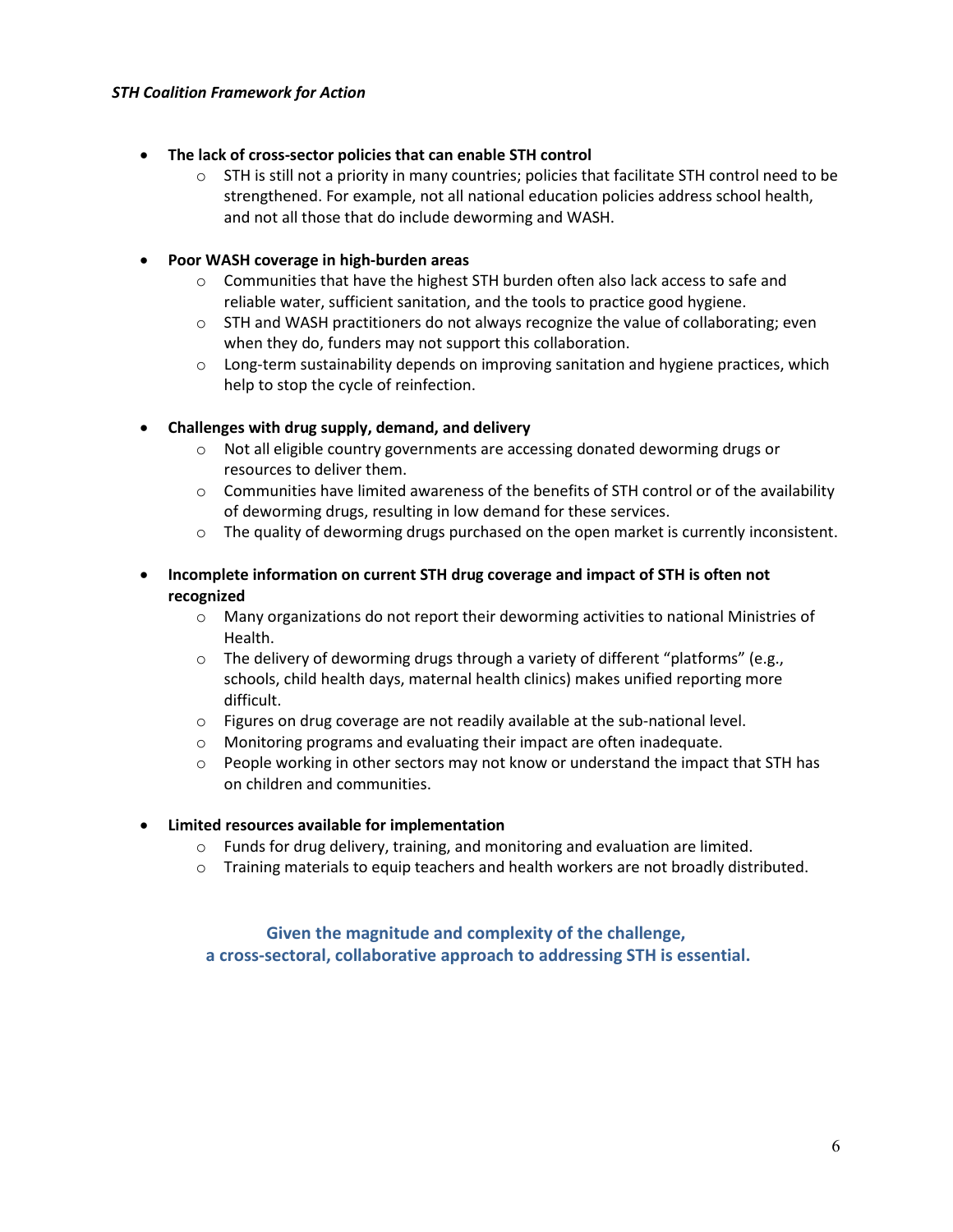### **The STH Coalition**

### **Partners are coming together to address the challenges of STH.**

Building on the momentum established by the WHO NTD Roadmap and the substantial commitments expressed in the 2012 London Declaration, on April 3, 2014, nine partners joined in an STH Coalition and pledged more than US\$120 million toward the control and prevention of STH.<sup>1</sup> These new resources are helping to scale up deworming efforts, catalyze country demand for deworming, develop new tools and strategies for interrupting transmission of STH, and foster cross-sector collaboration globally and at the country level.

The STH Coalition is evolving from this initial set of nine partners to a growing group of organizations representing different sectors. Organizations participating in the STH Coalition as of October 15, 2014 are shown in Attachment 1. Each Coalition partner recognizes the value of STH control and is committed to accelerating progress and coalescing around a common vision:

> *"A world in which children are healthy and develop to their full potential by reducing intestinal worm infections"*

**Coalition partners have adopted a broad, cross-sectoral approach***.* Coalition members are working to reduce STH by addressing the three major risk groups – preschool-age children (1-4 years old), schoolage children (5-14 years old), and women of childbearing age ; by coordinating activities across three domains— deworming, prevention, and support; and by working at multiple levels— global and incountry. As shown in Figure 2, a successful effort must:

- *Catalyze demand for and scale up deworming programs* to reduce the prevalence and intensity of infection. As part of this effort, partners will drive resource mobilization and increased awareness of STH control; support government-led efforts to scale-up efforts at the national and community levels; and leverage multiple platforms such as school health, school feeding, and vitamin A supplementation to expand access to deworming.
- *Facilitate efforts to prevent* reinfection and reduce STH transmission through a collaborative and coordinated approach that emphasizes a multi-pronged approach that includes access to safe water, improved sanitation, and hygiene.
- *Support effective programs to accelerate impact* through advocacy and partnership, robust monitoring and evaluation, establishing policies and sharing best practices, development of training materials and job aids that support community and schoolbased health education, and research to determine the most effective approaches.

 $<sup>1</sup>$  The initial nine partners were: The Children's Investment Fund Foundation, Dubai Cares, The Bill and Melinda</sup> Gates Foundation, The Global Partnership for Education, Mundo Sano, Vitamin Angels, WaterAid, the World Bank Group, and the World Food Programme. A list of commitments, which comprise the US\$120 million, can be found in Attachment 2.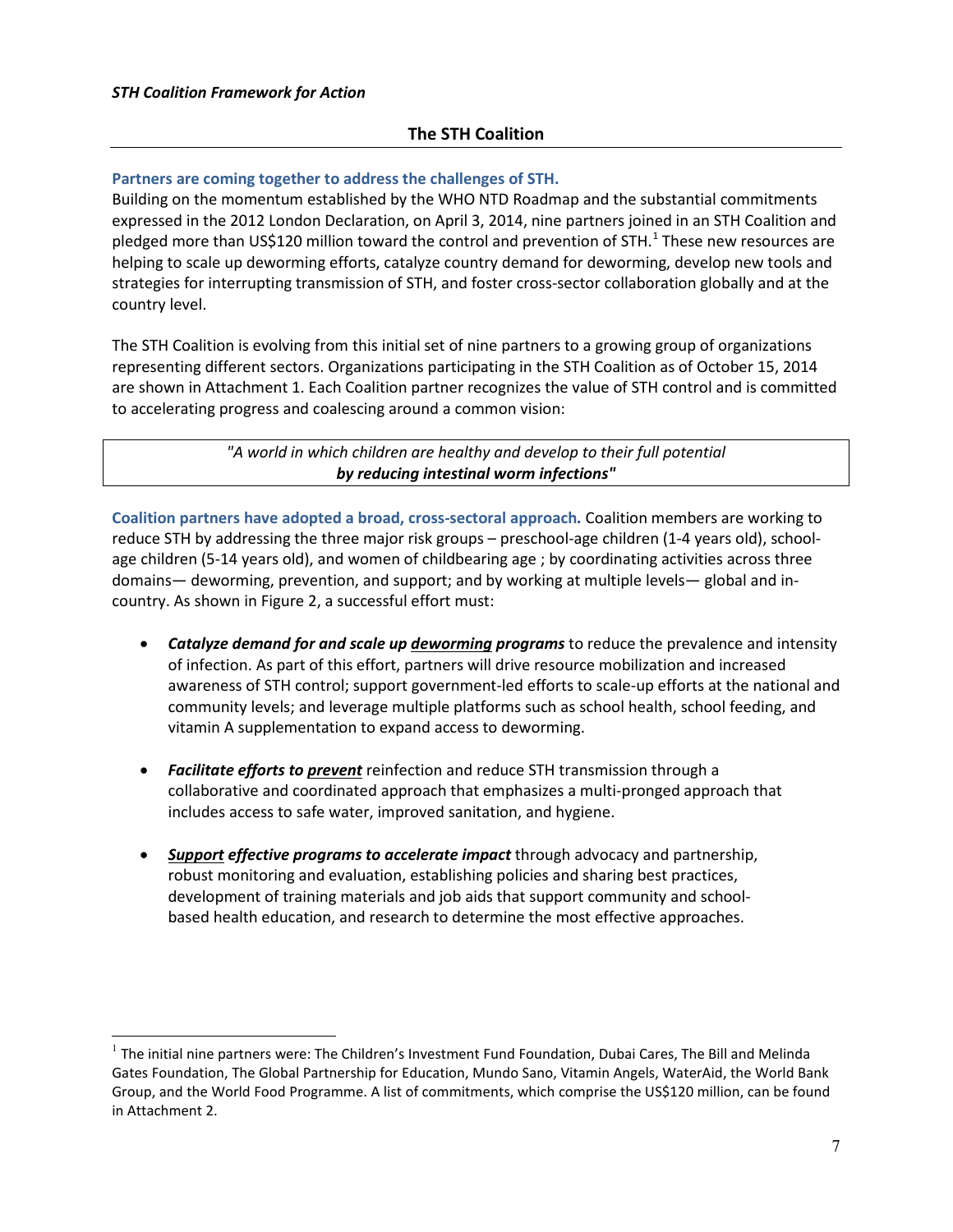### **Figure 2***.*



### **STH Coalition partners are committed to:**

- Supporting government-led national STH control programs
- Realizing the aims and supporting the processes of the London Declaration<sup>2</sup>
- Aligning and coordinating activities at global and national levels
- Identifying bottlenecks and barriers, and working together to overcome them
- Encouraging participation and engagement of communities in STH control
- Establishing mechanisms to monitor, evaluate and report progress towards goals in order to strengthen accountability
- Broadening the Coalition and galvanizing all interested parties from a variety of sectors

In addition, STH Coalition partners have made specific commitments to advance global STH goals; these commitments, as of August 1, 2014, are summarized in Attachment 2.

**The STH Coalition is organizing to advance progress.** The Coalition will further its work by organizing into workstreams to accelerate action on global issues; supporting country-level STH control; and broadening partnership and collaboration through outreach.

<sup>&</sup>lt;sup>2</sup> The 2012 London Declaration brought together a diverse set of partners who committed to collaborate around the goal of control, elimination or eradication of 10 NTDs in line with WHO's 2020 goals. For more information, see: http://unitingtocombatntds.org/uniting-combat-ntds-london-declaration.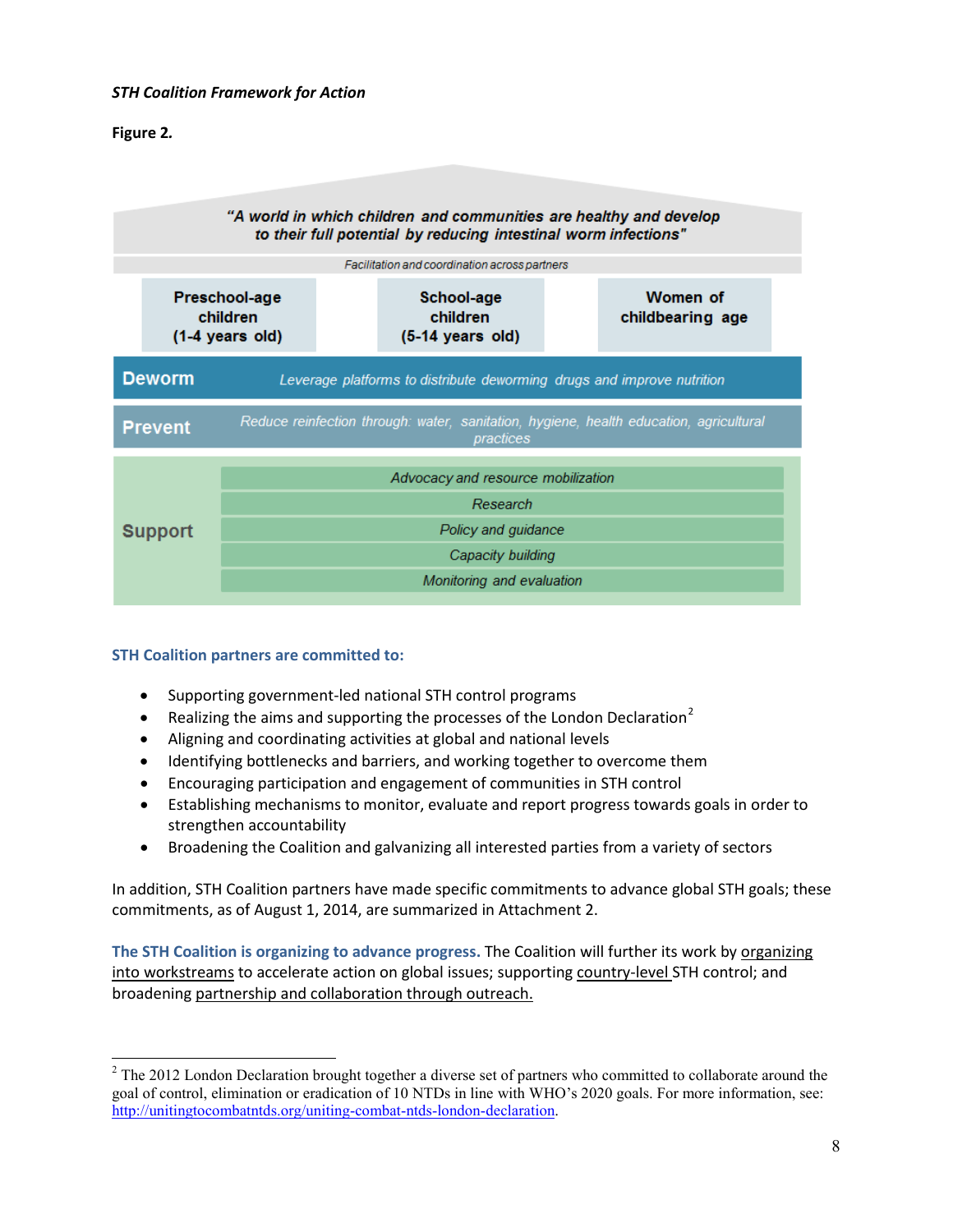• *Organizing into workstreams to accelerate action on global issues***.** Based on the principal risk groups (preschool-age children, school-age children, and women of childbearing age) and the essential cross-cutting activities of deworming, prevention, and support identified above (Figure 2), STH Coalition partners are organizing into workstreams to accelerate progress at the global level.

Facilitated by a lead organization/s, participants in each workstream will:

- $\circ$  Identify barriers to successful STH control and propose solutions to overcome them
- o Attract and engage interested partners
- o Articulate how their work contributes to advancing progress toward WHO 2020 targets
- $\circ$  Identify and propose additional targets and indicators for annual reporting through the *Uniting to Combat NTDvii* mechanism
- o Align specific commitments toward these targets and foster accountability

Initially, the workstreams will focus on four key areas:

- 1. Scaling up deworming in preschool-age children;
- 2. Scaling up deworming in school-age children;
- 3. Coordinating with the WASH sector; and
- 4. Supporting advocacy and resource mobilization.

An initial view of the priorities of these workstreams is shown in Attachment 3. Plans are underway for additional workstreams to address scaling up deworming in at-risk women of childbearing age and to facilitate monitoring & evaluation and research.

• *Supporting country-level STH control.* Supporting national STH control programs is a primary purpose of and an integral part of the STH Coalition's work. Coalition partners intend to work closely with WHO and national governments to support STH control at the country level. They will support ongoing efforts to integrate STH control within NTD and other health and development programs. The 2020 WHO targets for STH include providing deworming drugs to at least 75% of at-risk children in *all* STH-endemic countries. Thus, a broad geographical approach is needed, with strong regional coordination.

Initial steps to support national STH control efforts include determining which partners are working where and, in close collaboration with governments, exploring areas of convergence and synergy among these partners. This information will help partners align with country-level priorities, promote information-sharing, and provide coordinated support to national programs as they implement and refine STH control strategies.

An estimated 30% of at-risk children live in five countries with the highest STH burden (India, Nigeria, Ethiopia, Indonesia, and the Democratic Republic of Congo). STH Coalition partners will work closely with WHO and national governments to accelerate STH control in these countries.

• *Broadening partnership and collaboration through outreach***.** The success of the STH Coalition will depend on engaging a broad set of partners at the global and country levels. Thus, *the Coalition welcomes the involvement of all persons and organizations with an interest and stake in STH control***.** Efforts to broaden the partnership will take advantage of meetings where potential partners are gathered to promote awareness of STH and the STH Coalition; facilitate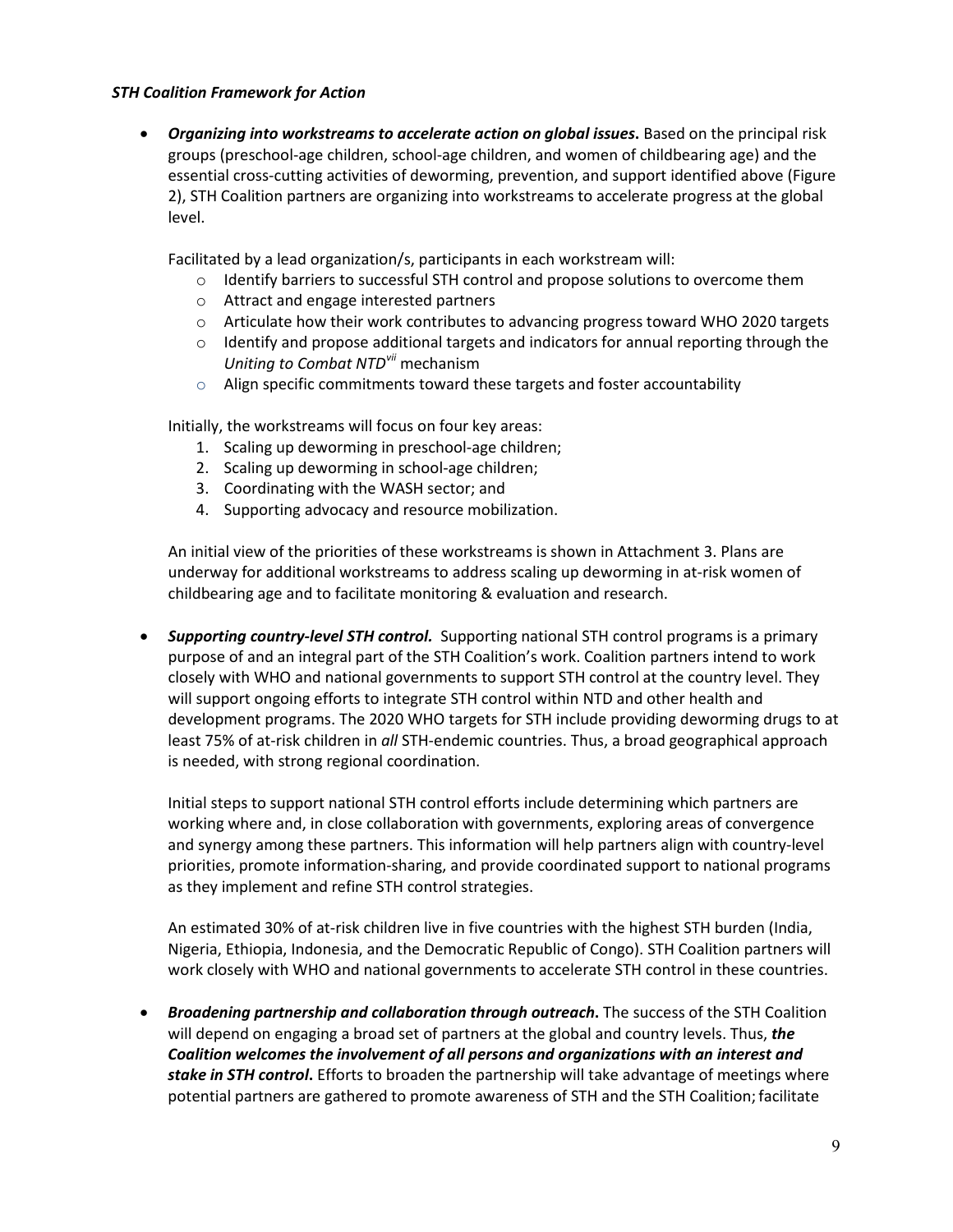discussion; invite participation in workstreams, and improve coordination.<sup>3</sup> An Infographic has been developed that details the challenges and potential opportunities related to STH, provides more information about the STH Coalition and explains how partners can get involved.

**Children Without Worms (CWW) is facilitating the STH Coalition.** CWW will continue to engage existing Coalition partners, reach out to new partners, identify opportunities to foster collaboration, and develop platforms to support knowledge management and information sharing.

### **Next steps for the STH Coalition include:**

- Revise the STH Coalition Framework for Action (this document) based on feedback from partners and broadly disseminate
- Catalyze the activities of the four initial workstreams by identifying a lead organization/s for each workstream, refining strategies and activities, and selecting key indicators
- Engage with WHO, national governments and country-level NTD focal points and other partners to clarify how best to support national STH control, particularly in the five highest-burden countries
- Recruit additional organizations and resources to STH control
- Refine current and proposed program targets (Attachment 4) to develop STH milestones for the *Uniting to Combat NTDs* (London Declaration) "scorecard"

<sup>&</sup>lt;sup>2</sup><br>3  $F$ <sup>3</sup>For 2014, these meetings include, among others: The NTD NGDO Network (NNN)(September); Coalition for Operational Research in NTDs (COR-NTD)(October); the American Society of Tropical Medicine and Hygiene (November); and *Uniting to Combat NTDs* (December).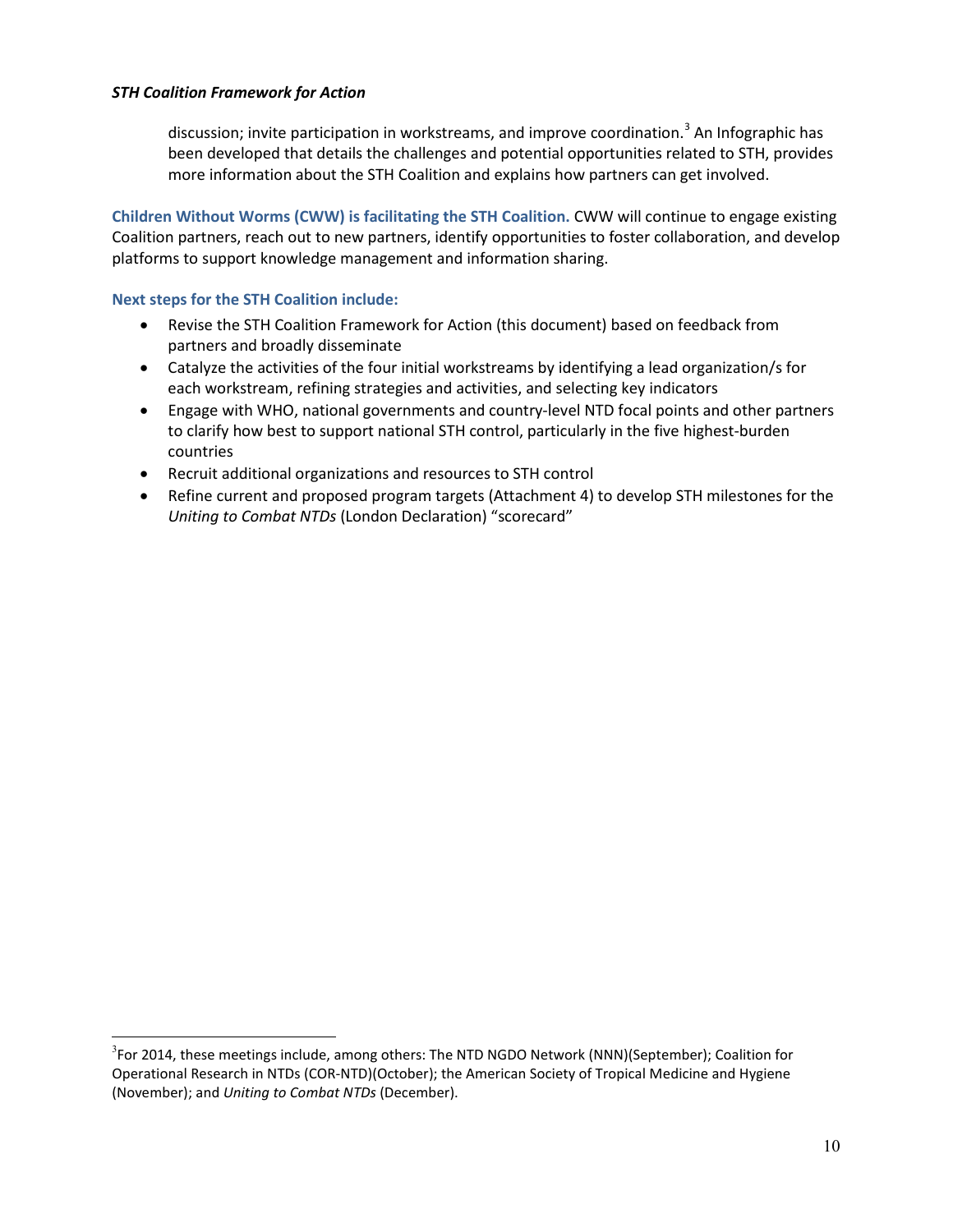### **Attachments**:

- 1. Current partners (as of November 1, 2014)
- 2. Partner commitments (as of November 1, 2014)
- 3. Potential Workstream Priorities
- 4. Current targets and progress for STH control and proposed additional draft indicators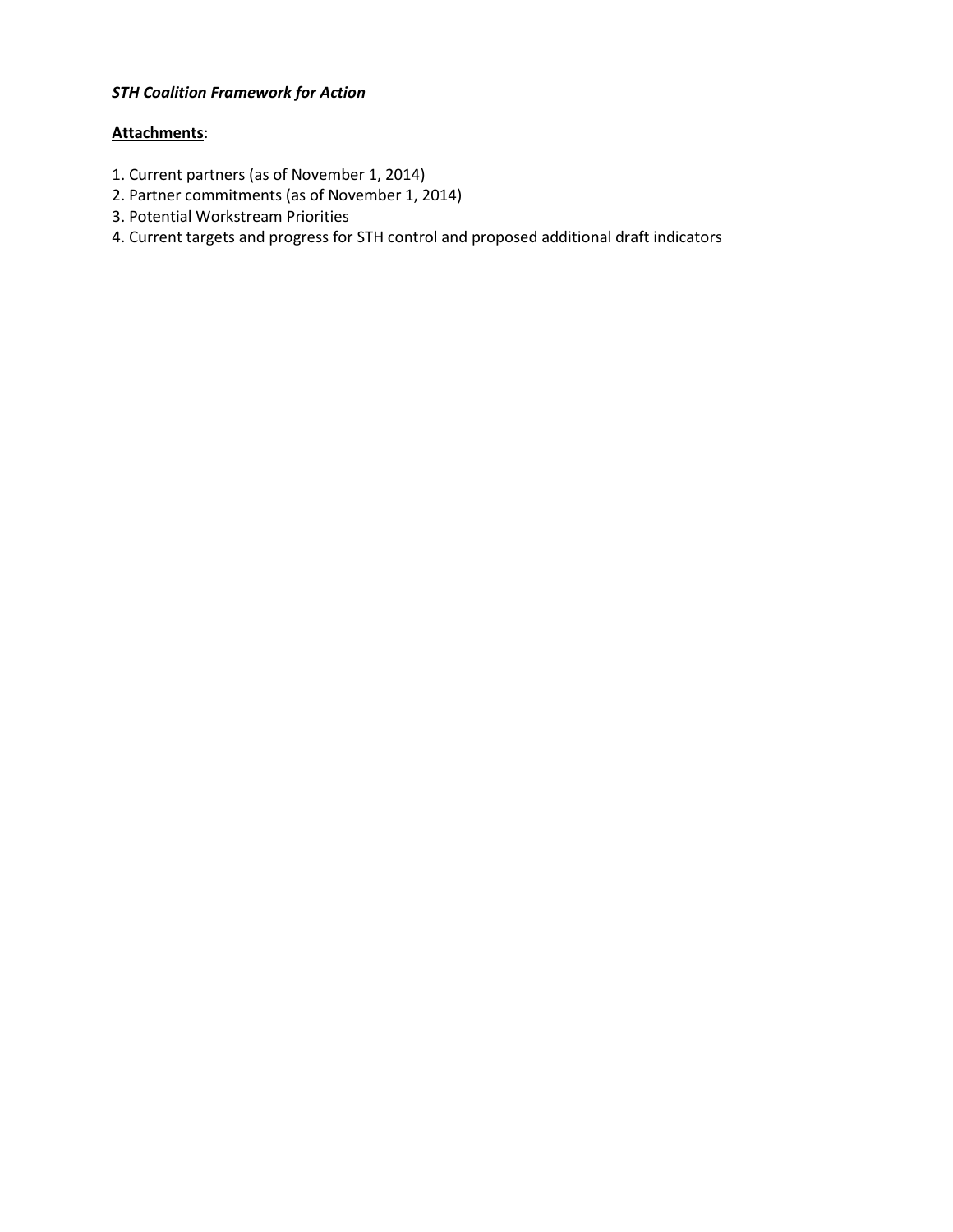

# **Attachment 1. Current partners in the STH Coalition (as of November** Attachment 1. Current partners in the STH Coalition (as of November 1, 2014)

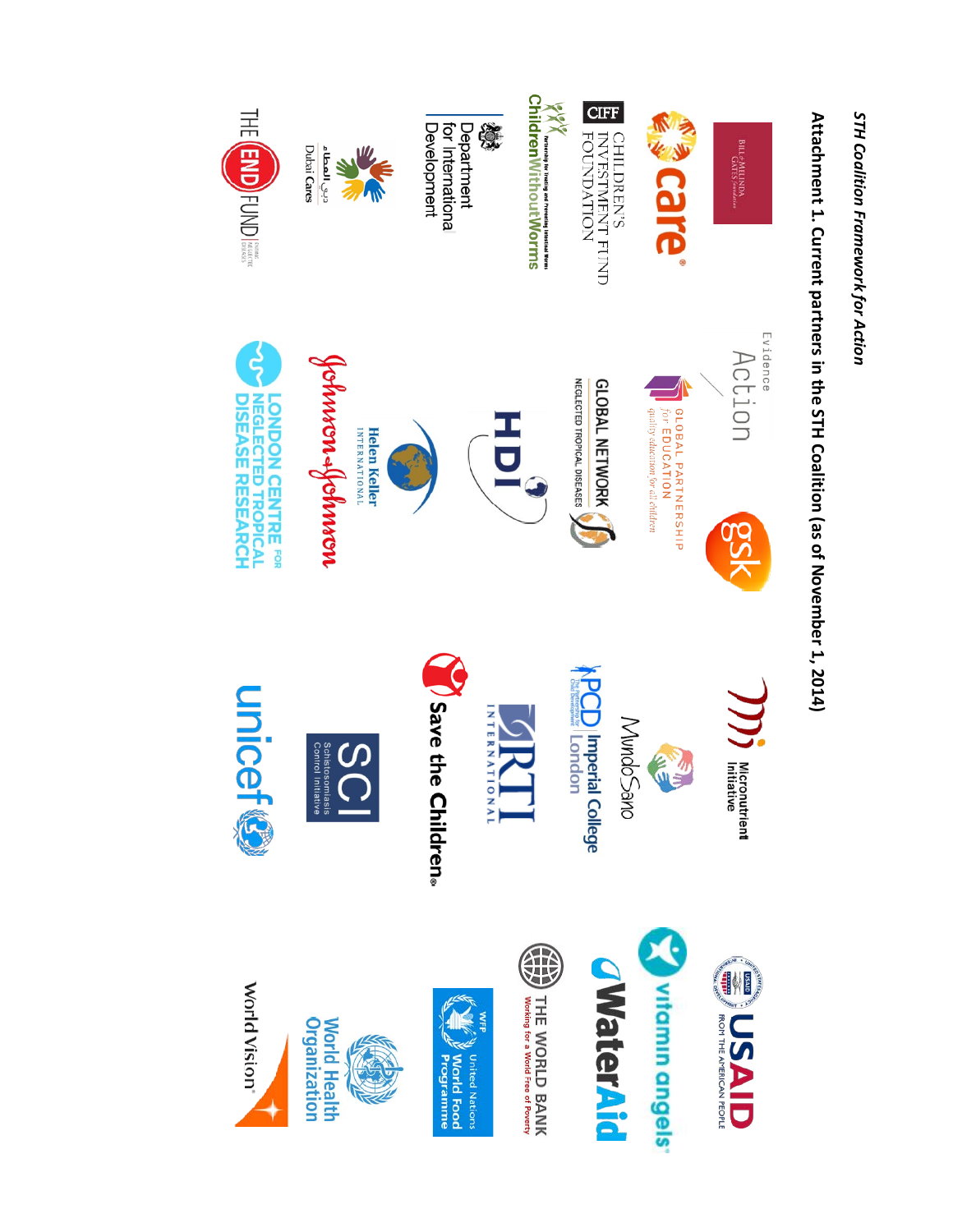| Organization                                                        | <b>Provisional commitments</b>                                                                                                                                                                                                                                                                                                                                                                                                                                                                                                                                                                                                                                                                                                                                                                                                                                                                                                                                                                                                                                                                                                                                                                               | Workstream                                 |
|---------------------------------------------------------------------|--------------------------------------------------------------------------------------------------------------------------------------------------------------------------------------------------------------------------------------------------------------------------------------------------------------------------------------------------------------------------------------------------------------------------------------------------------------------------------------------------------------------------------------------------------------------------------------------------------------------------------------------------------------------------------------------------------------------------------------------------------------------------------------------------------------------------------------------------------------------------------------------------------------------------------------------------------------------------------------------------------------------------------------------------------------------------------------------------------------------------------------------------------------------------------------------------------------|--------------------------------------------|
| <b>Bill and Melinda</b><br><b>Gates Foundation</b><br>(BMGF)        | Invest US\$50 million to explore the feasibility of interrupting transmission and<br>$\bullet$<br>mitigating the risks of drug resistance, as well as the most effective cross-sector<br>approaches                                                                                                                                                                                                                                                                                                                                                                                                                                                                                                                                                                                                                                                                                                                                                                                                                                                                                                                                                                                                          | $\bullet$ WASH<br>• Advocacy<br>• Research |
| <b>CARE</b>                                                         | Engage in effective coordination with key partners in the health, nutrition,<br>$\bullet$<br>agriculture, and education sectors to maximize collective impact on NTD control,<br>and promote an NTD-sensitive WASH approach in schools, public institutions,<br>communities, and water and sanitation services at scale, in endemic areas.<br>Ensure its impact on STH control, where possible, by working with partners to:<br>coordinate water+ programming in STH and NTD endemic areas<br>$\circ$<br>measure impact of water+ programs on STH prevalence and risk of<br>$\circ$<br>transmission<br>measure the number and strength of partnerships that ensure holistic and<br>$\circ$<br>effective NTD control, and<br>Facilitate information exchange and joint monitoring towards STH and NTD<br>$\circ$<br>control targets.<br>Join partners at the global level to advocate for STH and NTD control, as well as for<br>$\bullet$<br>investment in increased water and sanitation access as a critical component of<br>control.<br>Provide technical assistance to country programs related to STH and NTD control<br>٠<br>and facilitate training for in-country staff related to WASH and the NTDs | • WASH<br>• Advocacy                       |
| Children's<br><b>Investment Fund</b><br><b>Foundation</b><br>(CIFF) | Invest up to US\$50 million across range of operational, research, and coordination • Preschool-<br>$\bullet$<br>areas:<br>Large-scale support for India national de-worming programme (>100 million<br>$\circ$<br>children)<br>Major support for national de-worming in 2-4 additional countries over next 5<br>$\circ$<br>years<br>Smaller-scale, tactical funding to drive quality outcomes in other national<br>$\circ$<br>programmes<br>Investigate funding for Kenya-based operational research into MDA strategies<br>$\circ$<br>Identify opportunity for second operational research initiative elsewhere<br>$\circ$<br>Share data from CIFF-funded national programmes to support others'<br>$\circ$<br>research efforts<br>Investigate development of toolkit for light-touch national MDA technical<br>$\circ$<br>assistance<br>Develop and disseminate Kenya de-worming programme best practice<br>$\circ$<br>Support engagement with additional sectors/platforms by STH collaboration<br>$\circ$<br>Consider funding de-worming coordination resource within relevant<br>$\circ$<br>multilateral(s)                                                                                            | age children<br>• School-age<br>children   |
| <b>Children Without</b><br><b>Worms</b><br>(CWW)                    | Promote effective drug donation and scale-up of deworming in collaboration with<br>$\bullet$<br>pharma and WHO<br>Foster partnerships and facilitate STH collaboration<br>٠<br>Develop an on-line tool for partners to share information about where they are<br>$\bullet$<br>working and in what aspects of STH they are engaged<br>Integrate, disseminate, and share information to advance STH control<br>٠<br>Provide technical and scientific guidance to advance comprehensive STH control, in<br>$\bullet$<br>part through convening the STH Advisory Committee                                                                                                                                                                                                                                                                                                                                                                                                                                                                                                                                                                                                                                       | $\bullet$ School-age<br>children           |

• Facilitate the STH Coalition

# **Attachment 2. Current Partner Commitments (as of November 1, 2014)**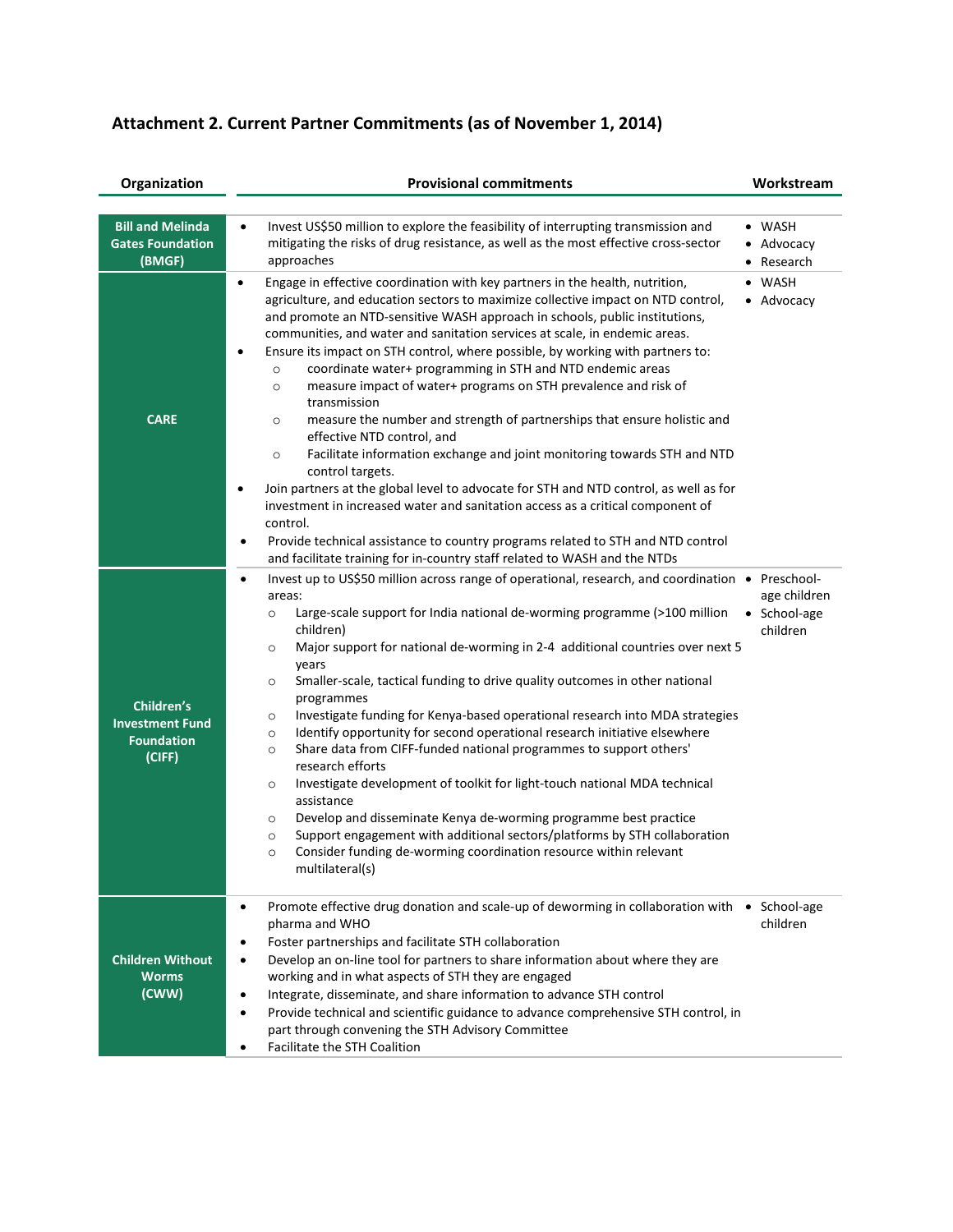| <b>Department for</b><br><b>International</b><br><b>Development</b><br>(DFID)        | Build on existing commitments to the London Declaration and continue NTD<br>• School-age<br>$\bullet$<br>programs aimed at helping control or eliminate 7 major neglected tropical diseases<br>children<br>- improving the lives of 140 million people by 2015 (Source:<br><b>WASH</b><br>http://unitingtocombatntds.org/endorsement/uk-department-international-<br>development-dfid)                                                                                                                                                                                                                                                                                                                          |
|--------------------------------------------------------------------------------------|-----------------------------------------------------------------------------------------------------------------------------------------------------------------------------------------------------------------------------------------------------------------------------------------------------------------------------------------------------------------------------------------------------------------------------------------------------------------------------------------------------------------------------------------------------------------------------------------------------------------------------------------------------------------------------------------------------------------|
| <b>Dubai Cares</b>                                                                   | Design programs that will integrate nutrition, WASH (water, sanitation and<br>• School-age<br>$\bullet$<br>hygiene) and deworming interventions in schools to increase student enrollment<br>children<br>and learning outcomes<br>Look to promote school-based deworming at policy level as an efficient and<br>$\bullet$<br>effective way to tackle fundamental structural education challenges. School based<br>deworming is a fundamental part of Dubai Cares' integrated school health and<br>nutrition approach                                                                                                                                                                                            |
| <b>The End Fund</b>                                                                  | Mobilize private philanthropic resources from individuals, corporations and<br>• Advocacy<br>$\bullet$<br>foundations to invest in implementing partner organizations and scale-up of STH<br>control programs.<br>Raise awareness about STH and the network of organizations scaling up STH control<br>$\bullet$<br>through events, website, social media, etc.<br>Share best practices about private philanthropic engagement in STH and NTD<br>$\bullet$<br>control with the broader STH community.                                                                                                                                                                                                           |
| <b>Evidence Action</b>                                                               | Share actionable lessons learned, materials, and technical expertise from the<br>• School-age<br>$\bullet$<br>children<br>Kenyan and Indian national school-based deworming program with government<br>Preschool-<br>officials from other endemic countries so that they can launch, strengthen and<br>age children<br>sustain school-based deworming programs of their own<br>Provide technical assistance, with the support of funding partners, to the federal<br>٠<br>Government of India to further the goal of treating all at-risk children in India by<br>2020<br>Support NGO and government partners to launch high quality, mass school-based<br>deworming programs to close the global treatment gap |
| <b>Global Network for</b><br><b>Neglected Tropical</b><br><b>Diseases</b><br>(GNNTD) | Share STH papers on India and Latin America, and identify contacts in-country who ● Advocacy<br>$\bullet$<br>can speak about their programs<br>Share additional advocacy materials (e.g., policy briefs and multimedia material)<br>$\bullet$<br>Help create advocacy messages and in particular build social media campaigns<br>$\bullet$<br>Advocate directly with decision makers in select donor and endemic countries as<br>$\bullet$<br>part of GNNTD's broader NTD advocacy mission<br>Share advocacy expertise<br>$\bullet$                                                                                                                                                                             |
| <b>Global Partnership</b><br>for Education<br>(GPE)                                  | In collaboration with the World Bank Group, assist education sectors in developing • School-age<br>$\bullet$<br>countries to deliver donated deworming drugs to children;<br>children<br>Report on number of countries that currently have school health and/or<br>deworming as part of their education policy                                                                                                                                                                                                                                                                                                                                                                                                  |
| <b>GlaxoSmithKline</b><br>(GSK)                                                      | Donate up to 400 million doses of albendazole per year for school age children<br>• School-age<br>$\bullet$<br><b>MDA</b><br>children<br>Albendazole donated for lymphatic filariasis contributes significantly to STH control<br>$\bullet$<br>Convene NTD drug supply chain forum<br>$\bullet$<br>Financial contributions to WHO and CWW to support key secretariat functions<br>$\bullet$<br>Financial contributions to London Centre for NTD Research and other organizations<br>$\bullet$<br>to support operational research                                                                                                                                                                                |
| <b>Health and</b><br><b>Development</b><br><b>International</b><br>(HDI)             | Mobilize resources for Togo's government-led NTD program, including STH<br>• WASH<br>$\bullet$<br>treatment and information, education and communication for preventing STH<br>Research<br>infection<br>Provide technical support to the program and helping increase local capacity for<br>٠<br>key activities<br>Promote integration of WASH into NTD activities<br>٠<br>Collaborate with partners on operational research to advance knowledge about<br>$\bullet$<br>STH control                                                                                                                                                                                                                             |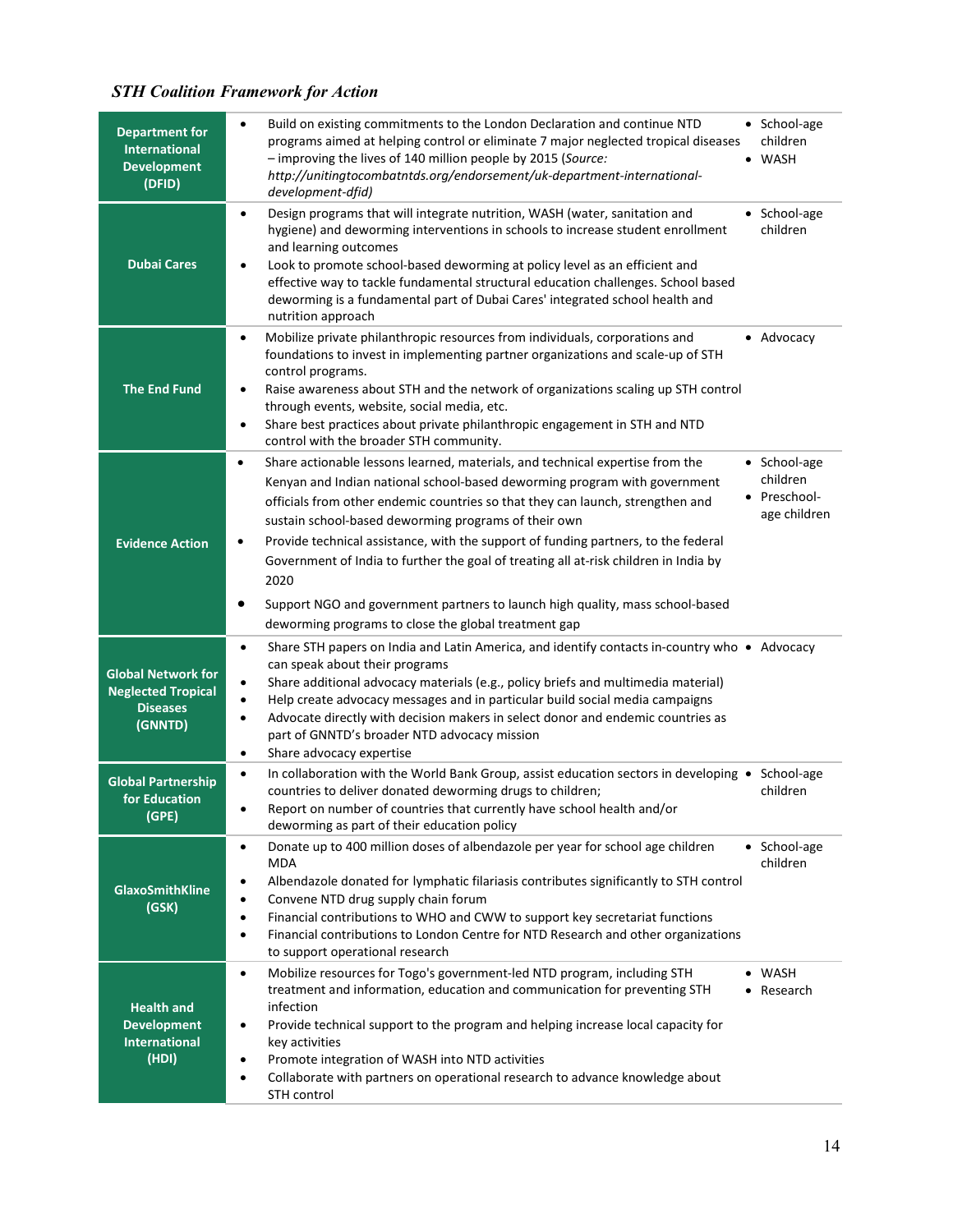| <b>Helen Keller</b><br><b>International</b><br>(HKI)                                         | Continue to support deworming for school-aged children and women of<br>$\bullet$<br>childbearing age through integrated NTD programs in 8 African countries<br>Work in partnership with UNICEF and other Coalition partners to continue to<br>$\bullet$<br>support deworming for preschool-aged children through Child Health Days in 13<br>African countries<br>Continue to advocate and mobilize resources to support national deworming<br>٠<br>programs and to provide technical assistance to the national governments<br>Advocate and mobilize resources to support the scaling up of School Health<br>$\bullet$<br>Curriculum Project for STH control and prevention<br>Collaborate with WASH partners to improve STH control and prevention through<br>٠<br>the School Health Curriculum Project                                                                                                                                                  | • Preschool-<br>age children<br>• School-age<br>children<br>WASH<br>Advocacy |
|----------------------------------------------------------------------------------------------|-----------------------------------------------------------------------------------------------------------------------------------------------------------------------------------------------------------------------------------------------------------------------------------------------------------------------------------------------------------------------------------------------------------------------------------------------------------------------------------------------------------------------------------------------------------------------------------------------------------------------------------------------------------------------------------------------------------------------------------------------------------------------------------------------------------------------------------------------------------------------------------------------------------------------------------------------------------|------------------------------------------------------------------------------|
| <b>Johnson &amp; Johnson</b><br>(181)                                                        | Up to 200 million doses donated per year for school age children MDA<br>$\bullet$<br>Leverage drug donations and influence in global health to bring together partners<br>$\bullet$<br>and players who can engage in STH prevention                                                                                                                                                                                                                                                                                                                                                                                                                                                                                                                                                                                                                                                                                                                       | School-age<br>children                                                       |
| <b>London Centre for</b><br><b>Neglected Tropical</b><br><b>Disease Research</b><br>(LCNTDR) | Continue to perform research in order to build the evidence base around the<br>$\bullet$<br>design, implementation, and evaluation of STH control programmes in order to<br>inform policy and future control efforts<br>Provide expertise in the areas of STH data analysis, mathematical modelling, spatial<br>$\bullet$<br>epidemiology, parasite biology, programme implementation, mass drug<br>administration, and operational research for use in future STH research activities<br>Evaluate diagnostics for STH and SCH and the impact of potential partially<br>$\bullet$<br>efficacious trial vaccines<br>Coordinate LCNTDR member institutions in collaborative STH research efforts<br>$\bullet$<br>(including Imperial College London, the Partnership for Child Development, the<br>Schistosomiasis Control Initiative, the London School of Hygiene and Tropical<br>Medicine, the Natural History Museum, and the Royal Veterinary College) | • Research                                                                   |
| <b>Micronutrient</b><br><b>Initiative</b>                                                    | Continue to build on existing Vitamin A and deworming programs to help reach<br>$\bullet$<br>pre-school age children through Child Health Days<br>Contribute to the global forecasting of supplies, planning, and reporting where co- . Advocacy<br>$\bullet$<br>delivered with vitamin A supplementation<br>Optimize opportunities to further catalyze demands for drugs by increasing<br>$\bullet$<br>awareness of impact and helping ensure deworming stays at the forefront of pre-<br>school interventions<br>Raise resources/advocate for preschool-age children deworming supply<br>$\bullet$                                                                                                                                                                                                                                                                                                                                                      | • Preschool-<br>age children                                                 |
| <b>Mundo Sano</b>                                                                            | Invest US\$8 million over five years to test strategies in partnership with local<br>$\bullet$<br>governments for deworming, and to develop combination treatments in<br>partnership with Chemo Group<br>Create scientific-based evidence to fill the gaps that National NTD Plans may<br>$\circ$<br>have, so they can be developed in a more effective and sustainable way<br>Work with agencies on the ground on operational research<br>$\circ$<br>Share best practice with partners<br>$\circ$                                                                                                                                                                                                                                                                                                                                                                                                                                                        | • School-age<br>children                                                     |
| <b>Partnership for Child</b><br><b>Development (PCD)</b>                                     | Continue advocating for school based deworming at national and international<br>$\bullet$<br>levels<br>Supporting governments to implement evidence-based deworming programmes<br>$\bullet$<br>that adopt an integrated approach within the wider construct of comprehensive<br>school health and nutrition<br>Provision of technical assistance, including capacity building, in endemic countries<br>٠<br>Continue ongoing research aimed at informing the implementation of national and<br>$\bullet$<br>international deworming programmes                                                                                                                                                                                                                                                                                                                                                                                                            | • School-age<br>children<br>• WASH<br>• Advocacy                             |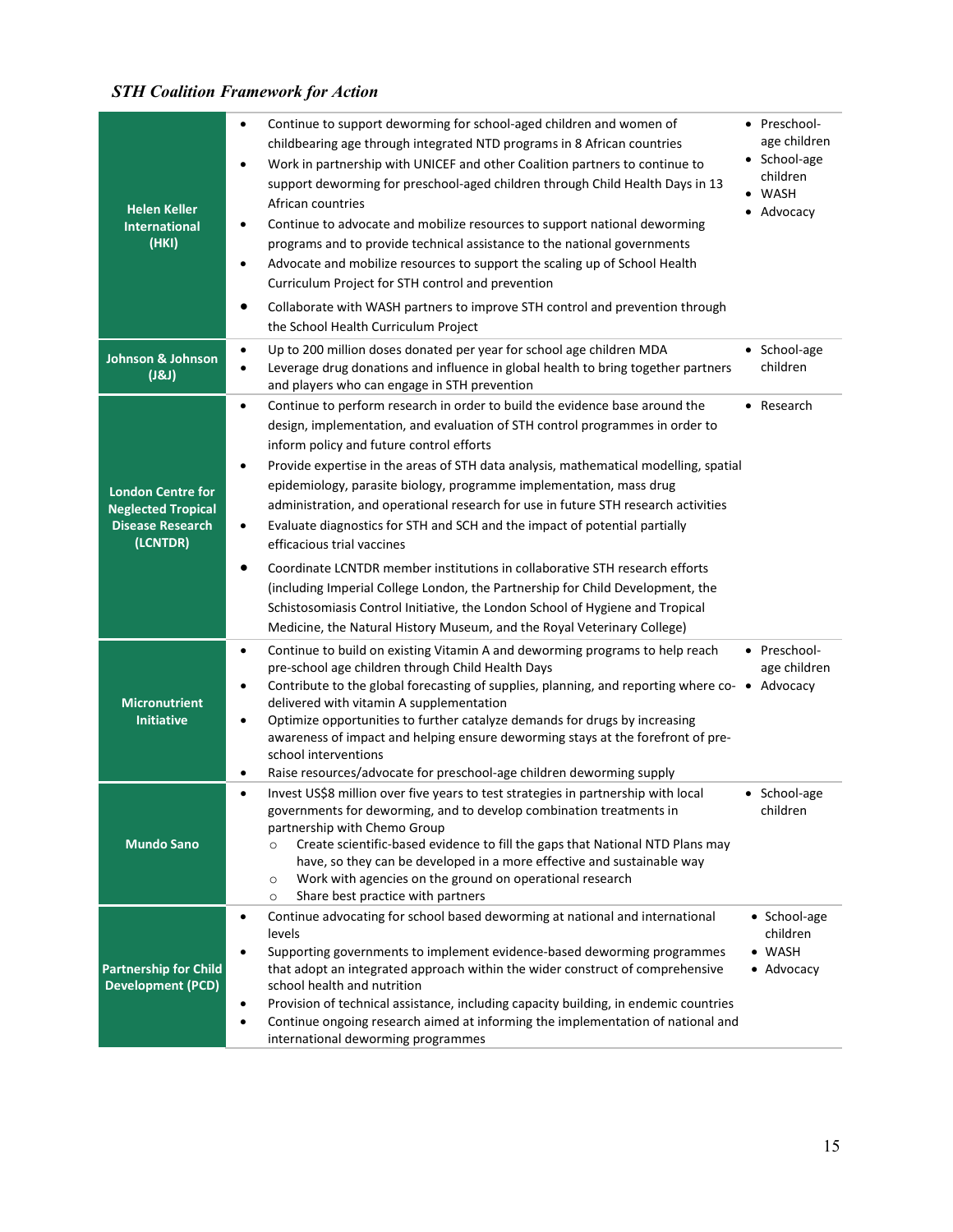| <b>RTI</b>                                                   | Work in partnership with NTD-endemic countries to help integrate and scale up<br>their national NTD control programs, including support for STH control, along with<br>lymphatic filariasis, onchocerciasis, schistosomiasis, and trachoma, following the<br>WHO-endorsed "NTD Roll-out Package" for well-designed, government-led, cost-<br>effective, efficient national NTD control programs.<br>Work with partners to implement the USAID-funded ENVISION project<br>(www.ntdenvision.org). Activities include supporting NTD program implementation<br>led by Ministries of Health; drug and diagnostics procurement where donation<br>programs are unavailable; capacity building, disease mapping, NTD policy<br>development, and NTD monitoring and evaluation in coordination with WHO,<br>USAID and global partners; and management and implementation of the Technical<br>Assistance Facility.<br>Contribute to the global policy dialogue on integrated NTD control through<br>$\bullet$<br>participation in multiple World Health Organization (WHO) Advisory and Working<br>Groups on NTDs.                  | • Advocacy                                                                       |
|--------------------------------------------------------------|----------------------------------------------------------------------------------------------------------------------------------------------------------------------------------------------------------------------------------------------------------------------------------------------------------------------------------------------------------------------------------------------------------------------------------------------------------------------------------------------------------------------------------------------------------------------------------------------------------------------------------------------------------------------------------------------------------------------------------------------------------------------------------------------------------------------------------------------------------------------------------------------------------------------------------------------------------------------------------------------------------------------------------------------------------------------------------------------------------------------------|----------------------------------------------------------------------------------|
| <b>Save the Children</b>                                     | Continue to support deworming as a key element in Save's comprehensive School<br>$\bullet$<br>Health and Nutrition (SHN) programming<br>Continue to support government partners to include deworming in its SHN<br>$\bullet$<br>programming through the MOE and MOH<br>Continue to support WHO efforts to strengthen national MOH capacity to deworm.<br>٠<br>Continue to support school health coalitions (such as FRESH, UNAIDS Interagency<br>$\bullet$<br>Task Team for Education, WinS) to include deworming and to coordinate with<br>other partners<br>Continue to include deworming for children under 5 in Save's ongoing Nutrition,<br>$\bullet$<br>Child Survival and WASH programs, when appropriate<br>Continue to share Save's experience in conducting deworming as a part of SHN<br>٠<br>since 1998<br>Continue to coordinate efforts on the ground and globally (including contributing<br>into mapping efforts)                                                                                                                                                                                          | • Preschool-<br>age children<br>• School-age<br>children                         |
| <b>Schistosomiasis</b><br><b>Control Initiative</b><br>(SCI) | As part of its efforts to control and eliminate schistosomiasis and STH, SCI will:<br>Provide mapping data in countries where the data are insufficient to develop a<br>treatment strategy according to WHO guidelines<br>Support the delivery of donated albendazole and mebendazole in endemic<br>$\bullet$<br>countries including Burundi, Cote D'Ivoire, Democratic Republic of Congo, Ethiopia,<br>Liberia, Malawi, Madagascar, Mozambique, Niger, Rwanda, Sudan, Tanzania,<br>Uganda, Yemen, Zambia, Zanzibar until at least 2018 - for the most part STH<br>treatments will be given at the same time as a praziquantel treatment against<br>schistosomiasis<br>Measure the impact of these treatments on prevalence and intensity of infection<br>٠<br>Join partners at the global level to advocate for STH and NTD control<br>٠<br>Provide technical assistance to country programs related to STH and NTD control<br>$\bullet$<br>and facilitate training for in-country staff related to NTDs<br>Engage with the WASH sector to promote a greater collaboration between WASH<br>and NTD implementation of MDA. | • Preschool-<br>age children<br>• School-age<br>children<br>• WASH<br>• Advocacy |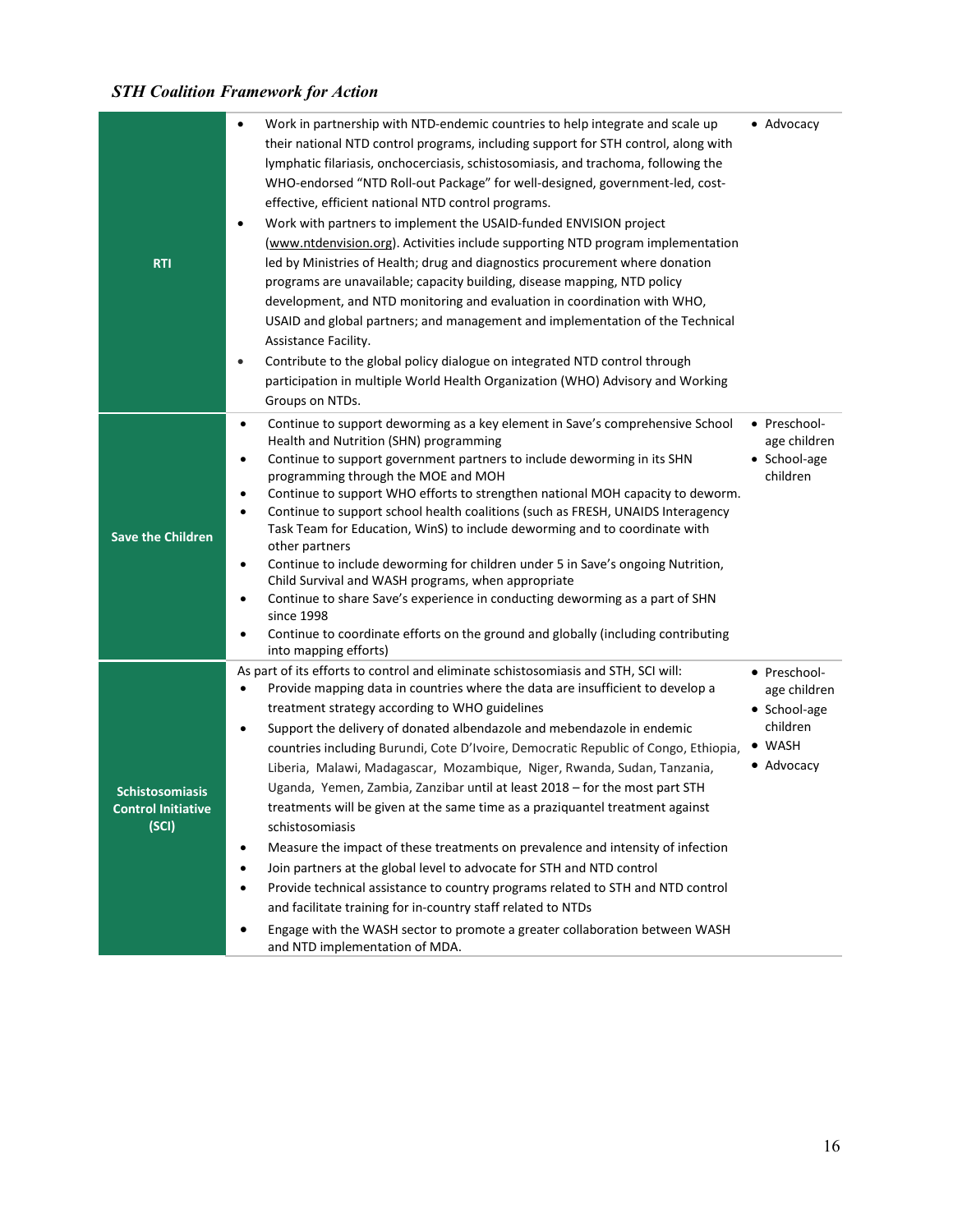| <b>United Nations</b><br><b>Children's Fund</b><br>(UNICEF)<br><b>United States Agency</b><br>for International | UNICEF (Health): Support deworming programs and STH prevention through 'child $\bullet$ Preschool-age<br>$\bullet$<br>friendly schools'<br>UNICEF (WASH): Potential ways to get involved at the country level:<br>Contribute to building of evidence base for WASH<br>$\circ$<br>Support monitoring efforts<br>$\circ$<br>Serve as a focal point to convene relevant stakeholders<br>$\circ$<br>Support training / knowledge management<br>$\circ$<br>Identify opportunities to work through the Sanitation and Water for All<br>$\circ$<br>partnership<br><b>UNICEF</b> (Nutrition)<br><b>Overall UNICEF coordination</b><br>$\circ$<br>Support governments to implement deworming in Child Health Days<br>$\circ$<br>Improve coverage monitoring for Child Health Days<br>$\circ$<br><b>UNICEF (Supply Division)</b><br>Improve forecasting of deworming needs for Child Health Days (in<br>$\circ$<br>collaboration with Nutrition)<br>Help delivers over 280M deworming tablets annually both for<br>$\circ$<br>integrated campaigns and for nutrition and primary health programs<br>in over 50 countries<br>Maintain stocks of deworming tablets and serve both UNICEF<br>$\circ$<br>programmes and partners through Procurement Services<br>Work with partners to establish mechanisms to ensure timely availability of<br>medicines and assist countries in planning and logistic implementation<br>Pursue ongoing deworming activities in the context of existing integrated NTD<br>$\bullet$<br>efforts (http://www.neglecteddiseases.gov/) | children<br>• School-age<br>children<br>• WASH<br>• Preschool-<br>age children |
|-----------------------------------------------------------------------------------------------------------------|-------------------------------------------------------------------------------------------------------------------------------------------------------------------------------------------------------------------------------------------------------------------------------------------------------------------------------------------------------------------------------------------------------------------------------------------------------------------------------------------------------------------------------------------------------------------------------------------------------------------------------------------------------------------------------------------------------------------------------------------------------------------------------------------------------------------------------------------------------------------------------------------------------------------------------------------------------------------------------------------------------------------------------------------------------------------------------------------------------------------------------------------------------------------------------------------------------------------------------------------------------------------------------------------------------------------------------------------------------------------------------------------------------------------------------------------------------------------------------------------------------------------------------------------------------|--------------------------------------------------------------------------------|
| <b>Development</b><br>(USAID)                                                                                   |                                                                                                                                                                                                                                                                                                                                                                                                                                                                                                                                                                                                                                                                                                                                                                                                                                                                                                                                                                                                                                                                                                                                                                                                                                                                                                                                                                                                                                                                                                                                                       | • School-age<br>children                                                       |
| <b>Vitamin Angels</b>                                                                                           | Commit US\$4.5 million to scale up deworming with Vitamin A distributions and to<br>$\bullet$<br>provide implementation support through local partners to eligible preschool-age<br>children                                                                                                                                                                                                                                                                                                                                                                                                                                                                                                                                                                                                                                                                                                                                                                                                                                                                                                                                                                                                                                                                                                                                                                                                                                                                                                                                                          | • Preschool-<br>age children                                                   |
| <b>WaterAid</b>                                                                                                 | Deliver WASH programs in NTD-endemic areas and foster collaboration between<br>$\bullet$<br>WASH stakeholders and agencies working on NTDs, education, nutrition and health • Advocacy<br>Offer our expertise in understanding current access to WASH and WASH<br>$\circ$<br>behaviors and how to collect data and monitor / evaluate interventions<br>Ensure that co-located services are measuring the right indicators and<br>$\circ$<br>taking right technical approaches together<br>Mutual capacity-building: Receive technical assistance from deworming experts in<br>setting up right partnerships while sharing information on good hygiene promotion<br>messages                                                                                                                                                                                                                                                                                                                                                                                                                                                                                                                                                                                                                                                                                                                                                                                                                                                                           | • WASH                                                                         |
| <b>World Food</b><br>Programme<br>(WFP)                                                                         | Work to ensure deworming is provided to millions of children as part of WFP's<br>current School Feeding Programme<br>Additional potential areas to explore include:<br>$\bullet$<br>• Integrate deworming into work done with refugees / displaced populations<br>• Build on existing nutrition programs targeting specific populations (e.g. people<br>affected by HIV)<br>· Identify opportunities to do more preventive work (e.g., WASH) through<br>school feeding programs<br>• Contribute to M&E - currently already have corporate and country-specific<br>M&E reporting that could be further leveraged                                                                                                                                                                                                                                                                                                                                                                                                                                                                                                                                                                                                                                                                                                                                                                                                                                                                                                                                       | School-age<br>children<br>• Advocacy                                           |
| <b>World Health</b><br><b>Organization</b><br>(WHO)                                                             | Focusing on scaling up coverage for preschool-age children and school-age<br>$\bullet$<br>children. Work in partnership with other organizations to help define deworming<br>guidelines for maternal, newborn and child health                                                                                                                                                                                                                                                                                                                                                                                                                                                                                                                                                                                                                                                                                                                                                                                                                                                                                                                                                                                                                                                                                                                                                                                                                                                                                                                        | • Preschool-<br>age children<br>School-age<br>children                         |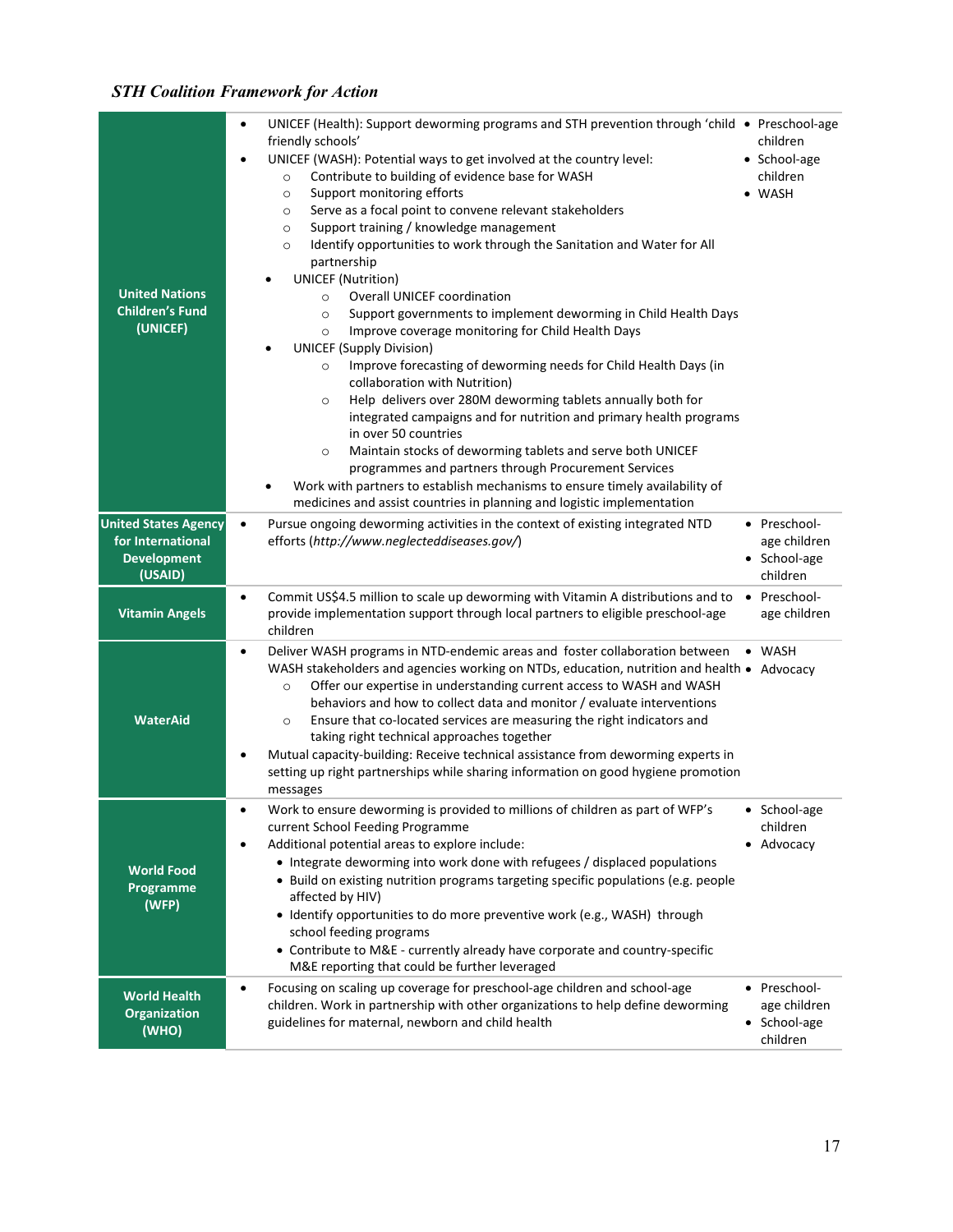| <b>World Bank</b>   | Work closely with Ministries of Education and Health in 15 countries on deworming ●<br>School-age<br>٠<br>children<br>Work with GPE and other Partner organizations, scaling up support for deworming<br>programs in schools<br>• Strengthen school health plans and make resources available to build school-<br>based-deworming in more than 60 partner countries<br>• Play a greater role in advocacy with Ministries of Education and Health. Discuss<br>deworming as part of policy and as a way to use GPE funds (ultimately decision<br>comes from countries)<br>Make international development resources available to country governments<br>٠ |
|---------------------|--------------------------------------------------------------------------------------------------------------------------------------------------------------------------------------------------------------------------------------------------------------------------------------------------------------------------------------------------------------------------------------------------------------------------------------------------------------------------------------------------------------------------------------------------------------------------------------------------------------------------------------------------------|
| <b>World Vision</b> | Continue to partner with WHO and the STH Coalition to optimally target pre-school •<br>Preschool-<br>٠<br>age children and women of child-bearing age for preventative chemotherapy.<br>age children<br>Contribute quality- assured deworming medicines at approximately 60 million<br>WASH<br>٠<br>doses in FY15 (based on FY14 contribution level).<br>Integrate deworming focus into current (FY11-FY16) 22 African country Water,<br>٠<br>Sanitation and Hygiene promotion initiative (\$520M).<br>Continue to promote deworming as a critical intervention within the World Vision<br>٠<br>programming at the community level.                    |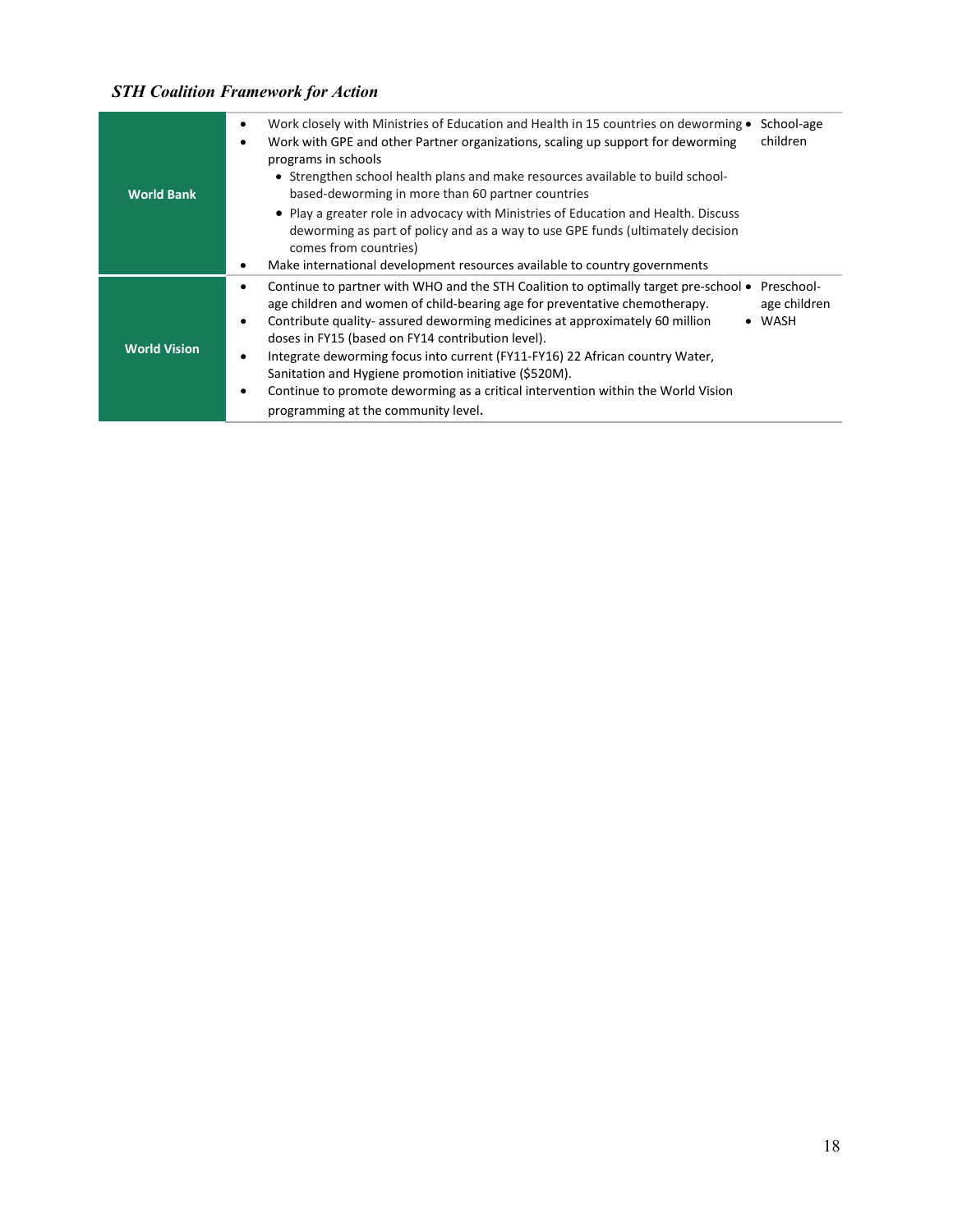### **Attachment 3. Potential Workstream Priorities**

This table summarizes initial thinking on the objectives and potential focus areas for each workstream, based on a brainstorming session with STH Coalition partners. While each workstream will function independently, the work is inherently linked and mechanisms are being established to promote collaboration and ensure cross-fertilization among workstreams. A key priority for all workstreams is to increase and stimulate cross-sectoral engagement. This chart will be updated as workplans are developed for each workstream.

| Workstream                                                                    | Objective                                                                                                                                                                                     | <b>Potential areas of focus</b>                                                                                                                                                                                                                                                                                                                                                                                                                                                                                                                                                                                                                                                                                                                                |
|-------------------------------------------------------------------------------|-----------------------------------------------------------------------------------------------------------------------------------------------------------------------------------------------|----------------------------------------------------------------------------------------------------------------------------------------------------------------------------------------------------------------------------------------------------------------------------------------------------------------------------------------------------------------------------------------------------------------------------------------------------------------------------------------------------------------------------------------------------------------------------------------------------------------------------------------------------------------------------------------------------------------------------------------------------------------|
| 1. Scaling up<br>deworming in<br>preschool-age<br>children<br>(Ages $1 - 4$ ) | Support national<br>governments and<br>NGOs to double the<br>drug coverage in<br>preschool-age children<br>by 2016 by leveraging<br>existing platforms                                        | Identify partners to contribute to increasing preschool-age<br>$\bullet$<br>children drug coverage and detail their commitments.<br>Improve supply chain: Quality drug supply, coordination, and<br>$\bullet$<br>delivery<br>$\bullet$<br>Clarify mechanisms for and ensure accurate reporting and<br>monitoring of deworming programs.                                                                                                                                                                                                                                                                                                                                                                                                                        |
| 2. Scaling up<br>deworming in<br>school-age<br>children<br>$(Ages 5 - 14)$    | Increase drug coverage<br>of and impact on<br>school-age children<br>primarily through<br>school-based<br>deworming programs                                                                  | $\bullet$<br>Scale-up school-based deworming and increase coverage of<br>current programs<br>Work with Ministries of Health (MoH) and Education (MoE) to<br>$\bullet$<br>foster linkages and develop national STH control plans<br>Connect with other health and education programs (e.g.,<br>$\bullet$<br>nutrition) to increase the impact of school-based deworming<br>Generate greater demand for deworming<br>$\bullet$                                                                                                                                                                                                                                                                                                                                   |
| 3. Coordinating<br><b>Prevention</b><br>with WASH                             | Align STH control and<br>the water, sanitation<br>and hygiene sectors                                                                                                                         | $\bullet$<br>Identify and engage key partners to coordinate and collaborate on<br>strategies for improved sanitation, water, and hygiene<br>Review the geographic overlap between STH control and WASH<br>$\bullet$<br>programs to align efforts in specific areas<br>Demonstrate and publicize the impact of WASH on STH<br>$\bullet$<br>Strengthen messaging regarding the preventive elements of the<br>$\bullet$<br>approach to STH<br>Develop outcomes-based indicators to monitor integrated<br>$\bullet$<br>approaches to STH control<br>Coordinate with the relevant governmental ministries to help<br>$\bullet$<br>establish cross-sector programs<br>Prioritize an equitable approach to scaling up integrated STH<br>$\bullet$<br>control programs |
| 4. Supporting<br>advocacy and<br>resource<br>mobilization                     | Leverage a diverse set<br>of partners to help<br>increase awareness of<br>STH at the global,<br>regional and national<br>levels, and raise<br>additional funds for on-<br>the-ground programs | $\bullet$<br>Generate country-level demand for STH control through advocacy<br>with national governments<br>Increase prioritization of STH through advocacy at global, regional<br>$\bullet$<br>and national levels<br>Facilitate country, regional and global-level meetings with key<br>$\bullet$<br>stakeholders<br>Help build and fund sustainable program and country capacity<br>$\bullet$<br>Encourage donors to fund national-level advocacy and capacity-<br>$\bullet$<br>building<br>Raise new funds for STH programs (donor country)<br>٠                                                                                                                                                                                                           |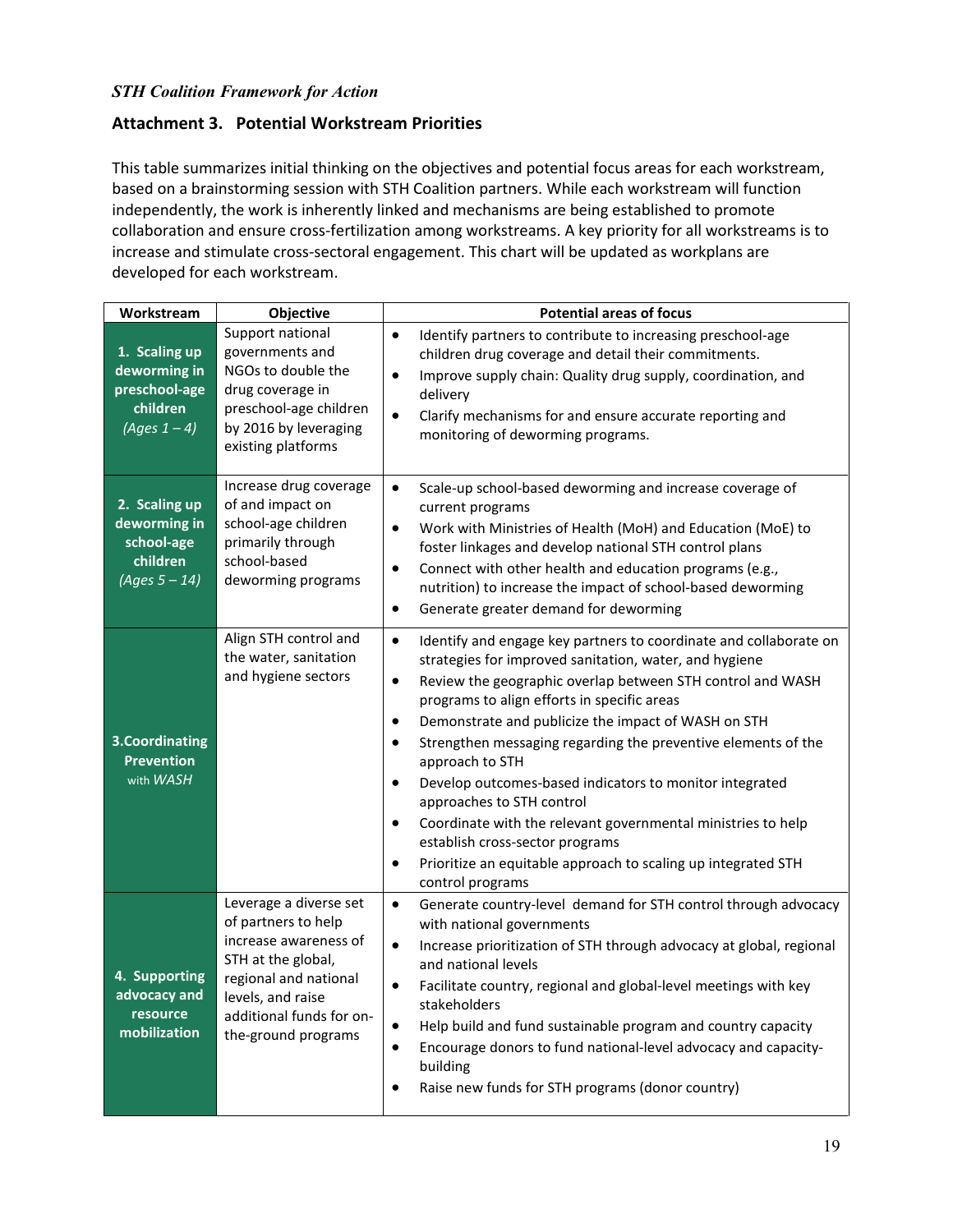# **Attachment 4. Current targets and progress for STH control and proposed additional draft indicators**

In its strategic plan for STH control, WHO has established targets for drug coverage, intersectoral policies, national plans of action, and STH mapping<sup>viii</sup>. The STH Coalition has the opportunity to develop additional multi-sectoral indicators as well as reporting metrics for the *Uniting to Combat NTDs* (London Declaration) scorecard.

|                | <b>Existing WHO targets</b>                                                                                                                          | Current baseline and gap                                          |  |
|----------------|------------------------------------------------------------------------------------------------------------------------------------------------------|-------------------------------------------------------------------|--|
| <b>Deworm</b>  | 2020: Less than 1% of children in countries<br>requiring deworming have infection of high or<br>moderate intensity                                   | Data still required                                               |  |
|                | 2020: >75% of children needing deworming<br>worldwide have been dewormed                                                                             | <b>2012 PSAC</b><br>2012 SAC<br>75%<br>2020 Target.               |  |
|                | 2020: 100% of countries requiring deworming have<br>achieved 75% national coverage of preschool-age<br>children and (PSAC) school-age children (SAC) | <b>2012 PSAC</b><br>23%<br>2012 SAC<br>25%<br>2020 target<br>100% |  |
|                | 2015: 100% of countries have started deworming                                                                                                       | 2012<br>55%<br>2020 Target<br>100%                                |  |
| <b>Prevent</b> | 2015: National policies for STH control involving<br>intersectoral collaboration exist in 100% of<br>countries requiring deworming                   | Data still required                                               |  |
| <b>Support</b> | 2015: National plans of action on NTD control<br>developed by 100% of countries requiring<br>deworming                                               | Data still required                                               |  |
|                | 2013: Mapping to identify areas requiring<br>deworming completed in 100% of endemic<br>countries                                                     | Data still required                                               |  |

Sources: WHO (References i, vii)

|                | Initial indicators suggested by STH Coalition Partners                                                                                                                                                                                                                 |
|----------------|------------------------------------------------------------------------------------------------------------------------------------------------------------------------------------------------------------------------------------------------------------------------|
| Deworm         | • Every STH-endemic country has requested and received STH drug donations<br>• Deworming and school health included and costed in education and water development sector<br>plans<br>• Increased school attendance<br>• Routine monitoring of prevalence and intensity |
| <b>Prevent</b> | • Increase access to WASH interventions, particularly in areas of high burden of STH                                                                                                                                                                                   |
| <b>Support</b> | • Feasible strategies for STH elimination with existing tools<br>• Increased resources available                                                                                                                                                                       |